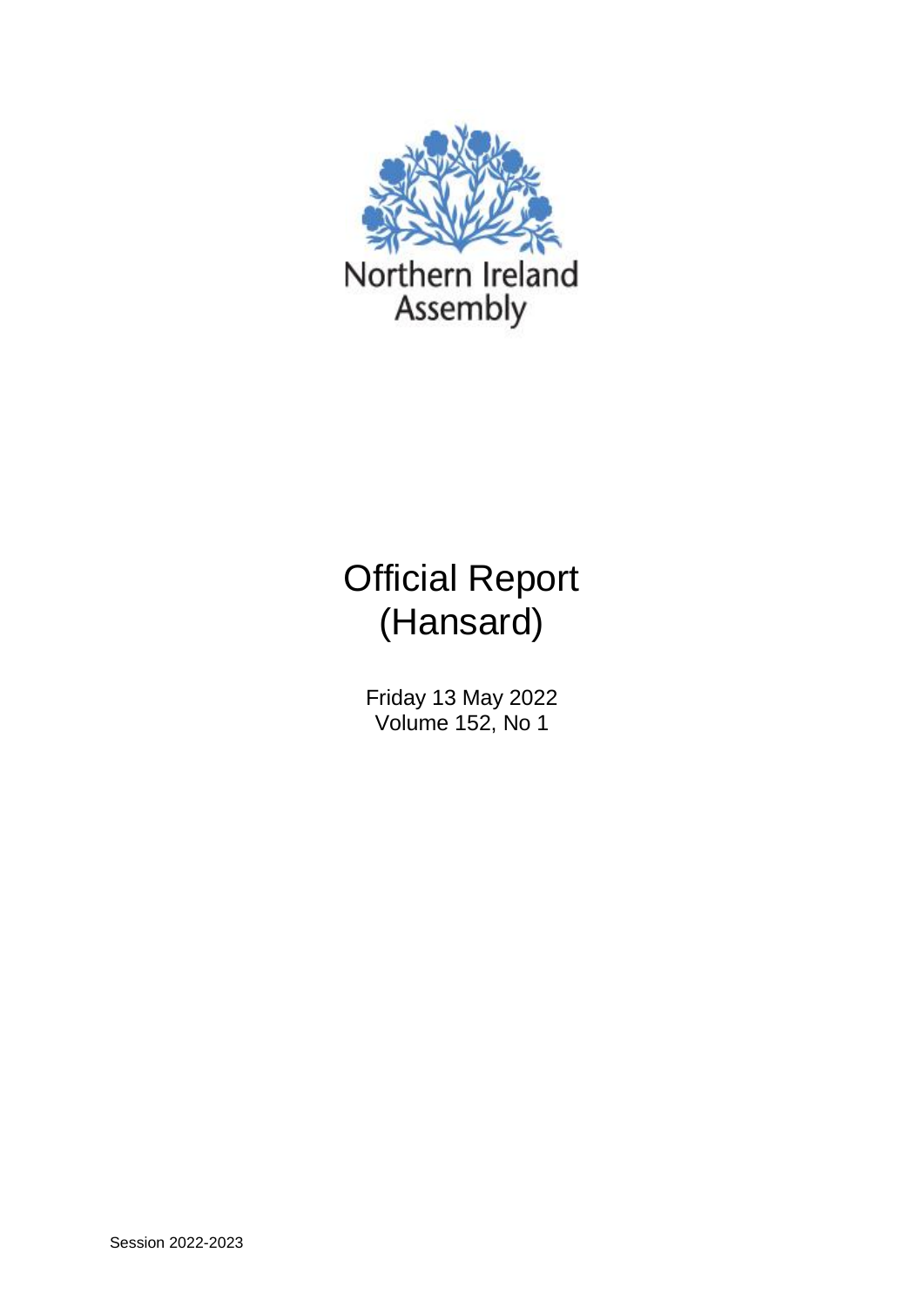# **Contents**

# **Assembly Business**

| <b>Speaker's Business</b> |  |
|---------------------------|--|
|                           |  |
|                           |  |
|                           |  |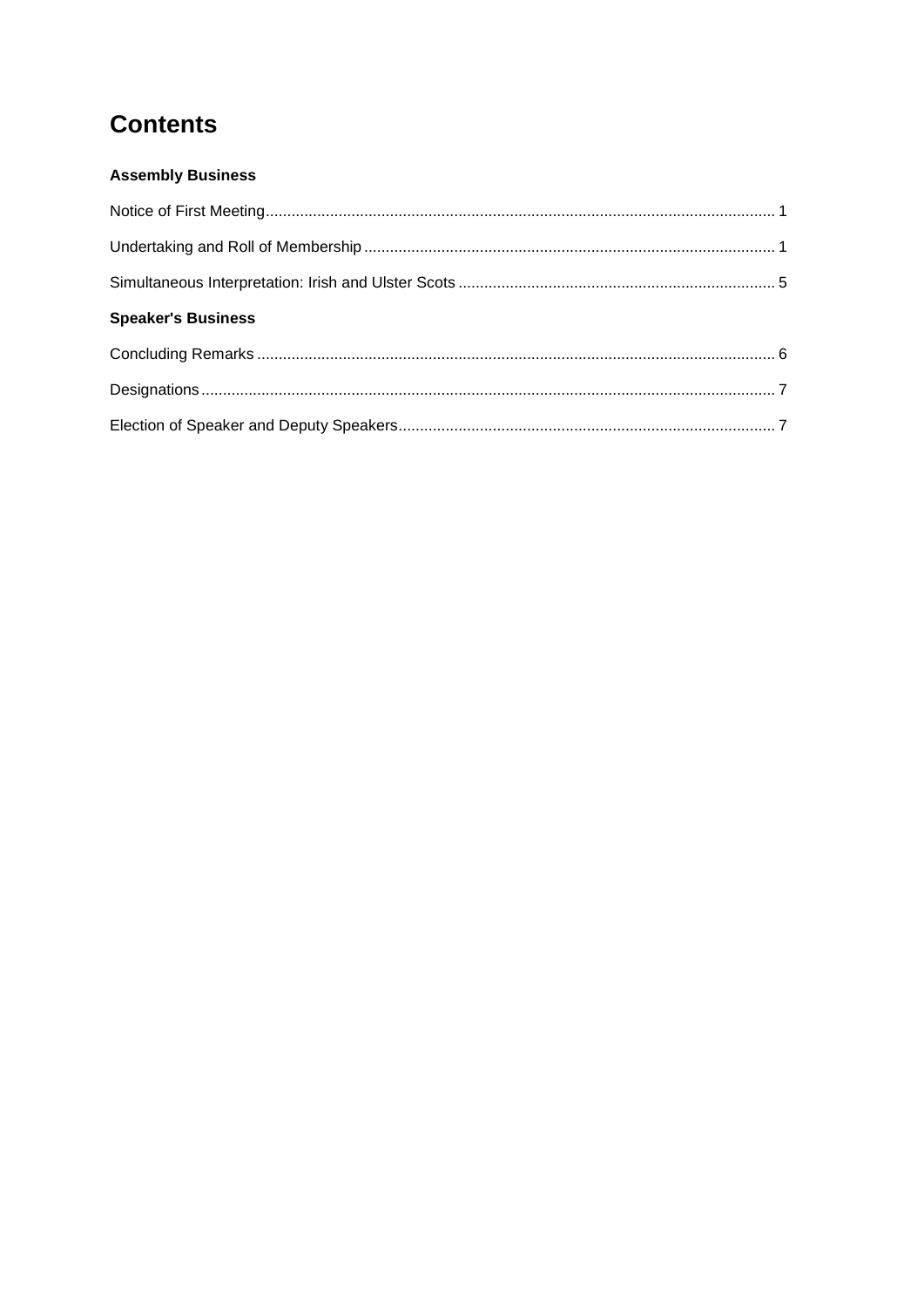# Assembly Members

Aiken, Steve (South Antrim) and the Harvey, Harry (Strangford) Allen, Andy (East Belfast) Allen, Andy (East Antrim) Allister, Jim (North Antrim) and the Muslim Honeyford, David (Lagan Valley) Archibald, Dr Caoimhe (East Londonderry) Hunter, Ms Cara (East Londonderry) Armstrong, Ms Kellie (Strangford) **Irwin, William (Newry and Armagh)** Baker, Danny (West Belfast) The Control of Kearney, Declan (South Antrim) Beattie, Doug (Upper Bann) Kelly, Gerry (North Belfast) Blair, John (South Antrim) The South Structure of Kimmins, Ms Liz (Newry and Armagh) Boylan, Cathal (Newry and Armagh) Kingston, Brian (North Belfast) Bradley, Maurice (East Londonderry) Little-Pengelly, Mrs Emma (Lagan Valley) Bradshaw, Ms Paula (South Belfast) Long, Mrs Naomi (East Belfast) Brett, Phillip (North Belfast) Lyons, Gordon (East Antrim) Brogan, Miss Nicola (West Tyrone) McAleer, Declan (West Tyrone) Brooks, David (East Belfast) McAllister, Miss Nuala (North Belfast) Brown, Patrick (South Down) The McCrossan, Daniel (West Tyrone) Buchanan, Keith (Mid Ulster) **McGlone, Patsy (Mid Ulster)** McGlone, Patsy (Mid Ulster) Buchanan, Tom (West Tyrone) **McGrath, Colin (South Down)** McGrath, Colin (South Down) Buckley, Jonathan (Upper Bann) McGuigan, Philip (North Antrim) Bunting, Ms Joanne (East Belfast) McHugh, Maolíosa (West Tyrone) Butler, Robbie (Lagan Valley) McIlveen, Miss Michelle (Strangford) Cameron, Mrs Pam (South Antrim) McLaughlin, Ms Sinead (Foyle) Carroll, Gerry (West Belfast) **McNulty, Justin (Newry and Armagh)** McNulty, Justin (Newry and Armagh) Chambers, Alan (North Down) McReynolds, Peter (East Belfast) Clarke, Trevor (South Antrim) Mason, Mrs Cathy (South Down) Delargy, Pádraig (Foyle) Mathison, Nick (Strangford) Dickson, Stewart (East Antrim) and Middleton, Gary (Foyle) Dillon, Mrs Linda (Mid Ulster) **Multimers Communist Communist Communist Communist Communist Communist Communist Communist Communist Communist Communist Communist Communist Communist Communist Communist Communist Communist** Dodds, Mrs Diane (Upper Bann) Murphy, Miss Áine (Fermanagh and South Tyrone) Dolan, Miss Jemma (Fermanagh and South Tyrone) Murphy, Conor (Newry and Armagh) Donnelly, Danny (East Antrim) Nesbitt, Mike (Strangford) Dunne, Stephen (North Down) Ní Chuilín, Ms Carál (North Belfast) Durkan, Mark (Foyle) Nicholl, Ms Kate (South Belfast) Easton, Alex (North Down) O'Dowd, John (Upper Bann) Eastwood, Ms Sorcha (Lagan Valley) O'Lynn, Dr Patricia (North Antrim) Egan, Ms Connie (North Down) O'Neill, Ms Michelle (Mid Ulster) Elliott, Tom (Fermanagh and South Tyrone) O'Toole, Matthew (South Belfast) Ennis, Mrs Sinéad (South Down) Poots, Edwin (South Belfast) Erskine, Mrs Deborah (Fermanagh and South Tyrone) Reilly, Miss Aisling (West Belfast) Ferguson, Mrs Ciara (Foyle) **Reading Communist Communist Communist Communist Communist Communist Communist Communist Communist Communist Communist Communist Communist Communist Communist Communist Communist Communist Commu** Flynn, Miss Órlaithí (West Belfast) Sheehan, Pat (West Belfast) Forsythe, Ms Diane (South Down) Sheerin, Ms Emma (Mid Ulster) Frew, Paul (North Antrim) Stewart, John (East Antrim) Gildernew, Colm (Fermanagh and South Tyrone) Sugden, Ms Claire (East Londonderry) Givan, Paul (Lagan Valley) **Swann, Robin (North Antrim)** Swann, Robin (North Antrim) Hargey, Miss Deirdre (South Belfast) Tennyson, Eóin (Upper Bann)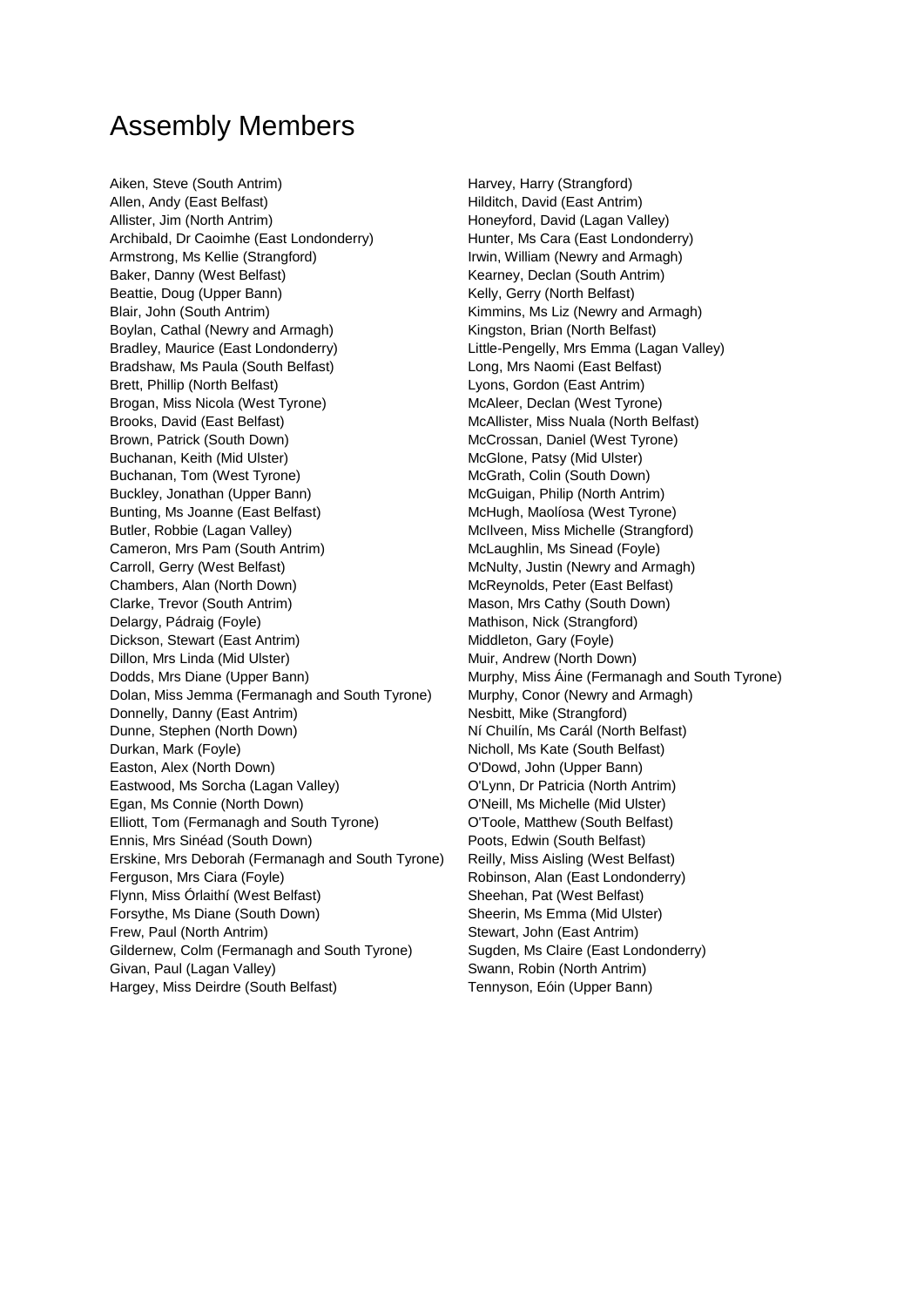# **Northern Ireland Assembly**

Friday 13 May 2022

*The Assembly met at 12.00 noon (Mr Speaker in the Chair).*

*Members observed two minutes' silence.*

# **Assembly Business**

# **Notice of First Meeting**

**The Clerk to the Assembly:** In accordance with Standing Order 2(1), I hereby give notice that the Assembly will meet, as required by section 31(4) of the Northern Ireland Act 1998, in Parliament Buildings at noon on Friday 13 May 2022.

Please remain standing for the Speaker.

*(Mr Speaker in the Chair)*

# **Undertaking and Roll of Membership**

**Mr Speaker:** Members, please take your seats. Good afternoon. Tráthnóna maith daoibh. *[Translation: Good afternoon to you.]* Members, before we proceed with today's business, I offer my congratulations to all of you following the election last week. As well as welcoming back former Members, I extend a particular welcome to those who are present in the Chamber for the first time. I also put on record our appreciation to colleagues from all sides of the Chamber who decided either not to return or were not reelected. We thank them all for their service.

I advise you that, yesterday, I received a letter from the Rt Hon Sir Jeffrey Donaldson MP advising of his resignation as a Member of the Assembly for Lagan Valley with immediate effect. I was subsequently informed by the Electoral Office that Emma Little-Pengelly has been returned to serve as a Member for that constituency.

Item 2 in the Order Paper is the giving of the undertaking and signing of the Roll of Membership. Standing Order 3(7) says that a Member shall take his or her seat by giving the undertaking set out in section 40A(1) of the Northern Ireland Act 1998 and then signing the Roll of Membership.

As you will not have taken your seats until I have had an opportunity to check the undertaking and the Roll, Members will not be able to participate in Assembly proceedings or be entitled to privileges of office. That means that I cannot take any points of order during this process.

I will now explain the procedures for giving the undertaking and signing the Roll of Membership. I will invite Members to come forward in their party groups, and I will call the parties in alphabetical order. I will then call the independent Members. When each party name is called, Members of that party should proceed up through the Aye Lobby on the right and, when advised to do so, come forward to the first table to give the undertaking. In accordance with Standing Order 3(7), Members must give the undertaking before signing the Assembly's Roll of Membership. Members will give the undertaking by printing their name, entering the date and signing the page provided, on which the undertaking has been printed. The giving of the undertaking shall be supervised by Assembly officials. Any Member who does not give the undertaking during this item of business may do so at a later date by appointment through the Speaker's Office. A Member may not sign the Assembly's Roll of Membership unless he or she has given the undertaking in accordance with the procedure. My decision as to whether a Member has properly given the undertaking shall be final. The signed undertaking page will be kept as the official record of Members having given the undertaking.

Members should then move to the second table and sign one of the Roll pages. Again, Members should enter today's date and print and sign their name, but, for the Roll, they may also enter a designation of identity as "Nationalist", "Unionist" or "Other". Members should note that Standing Order 3(12) provides that a Member who does not enter a designation of identity in one of those terms will be deemed to be designated "Other". Standing Orders make provision for Members who are unable, due to exceptional circumstances, to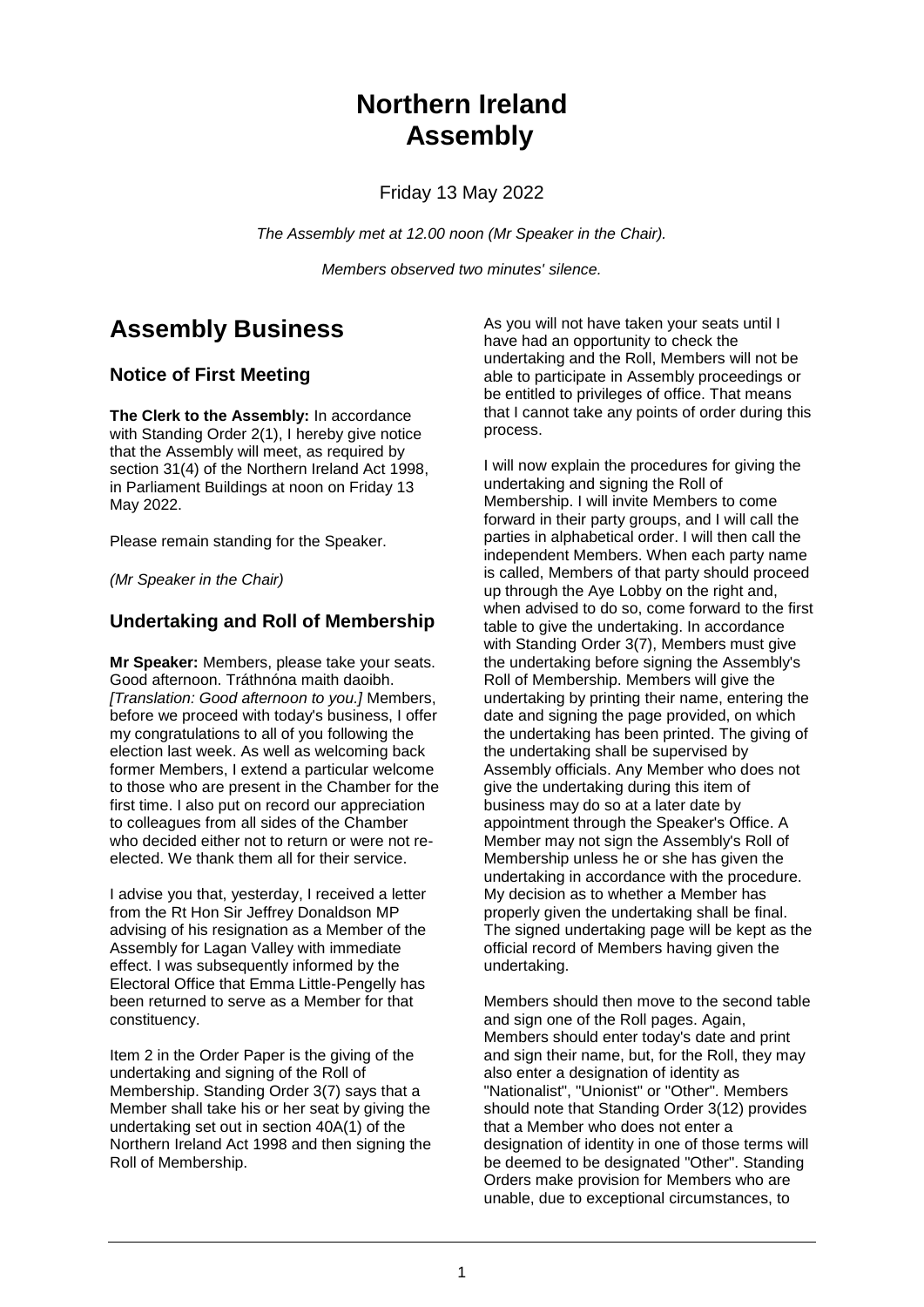submit a notice of political designation to the Speaker. I can advise that I have received no such notices.

The process of giving the undertaking and signing the Roll may take some time hopefully not too long — and I ask Members for their patience during the procedure.

Before we proceed, Members may find it helpful if the undertaking is read into the record:

*"To undertake:*

*to support the rule of law unequivocally in word and deed and to support all efforts to uphold it;*

*to work collectively with the other Members of the Assembly to achieve a society free of paramilitarism;*

*to challenge all paramilitary activity and associated criminality;*

*to call for and to work together with the other Members of the Assembly to achieve the disbandment of all paramilitary organisations and their structures;*

*to challenge paramilitary attempts to control communities;*

*to support those who are determined to make the transition away from paramilitarism;*

*to accept no authority, direction or control on my political activities other than my democratic mandate alongside my own personal and party judgment."*

**Mr Speaker:** We shall now proceed. I invite members of the Alliance Party to come forward to give the undertaking and sign the Roll of Membership.

*The following Members gave the undertaking and signed the Roll of Membership:*

*Ms Kellie Armstrong Other*

*Mr John Blair Other*

*Ms Paula Bradshaw Other*

*Mr Patrick Brown Other*

*Mr Stewart Dickson Other*

*Mr Danny Donnelly Other*

*Ms Sorcha Eastwood Other*

*Ms Connie Egan Other*

*Mr David Honeyford Other*

*Mrs Naomi Long Other*

*Mr Nick Mathison Other*

*Miss Nuala McAllister Other*

*Mr Peter McReynolds Other*

*Mr Andrew Muir Other*

*Ms Kate Nicholl Other*

*Dr Patricia O'Lynn Other*

*Mr Eóin Tennyson Other*

**Mr Speaker:** I invite members of the Democratic Unionist Party to come forward to give the undertaking and sign the Roll of Membership.

*The following Members gave the undertaking and signed the Roll of Membership:*

*Mr Maurice Bradley Unionist*

*Mr Phillip Brett Unionist*

*Mr David Brooks Unionist*

*Mr Keith Buchanan Unionist*

*Mr Tom Buchanan Unionist*

*Mr Jonathan Buckley Unionist*

*Ms Joanne Bunting Unionist*

*Mrs Pam Cameron Unionist*

*Mr Trevor Clarke Unionist*

*Mrs Diane Dodds Unionist*

*Mr Stephen Dunne Unionist*

*Mrs Deborah Erskine Unionist*

*Ms Diane Forsythe Unionist*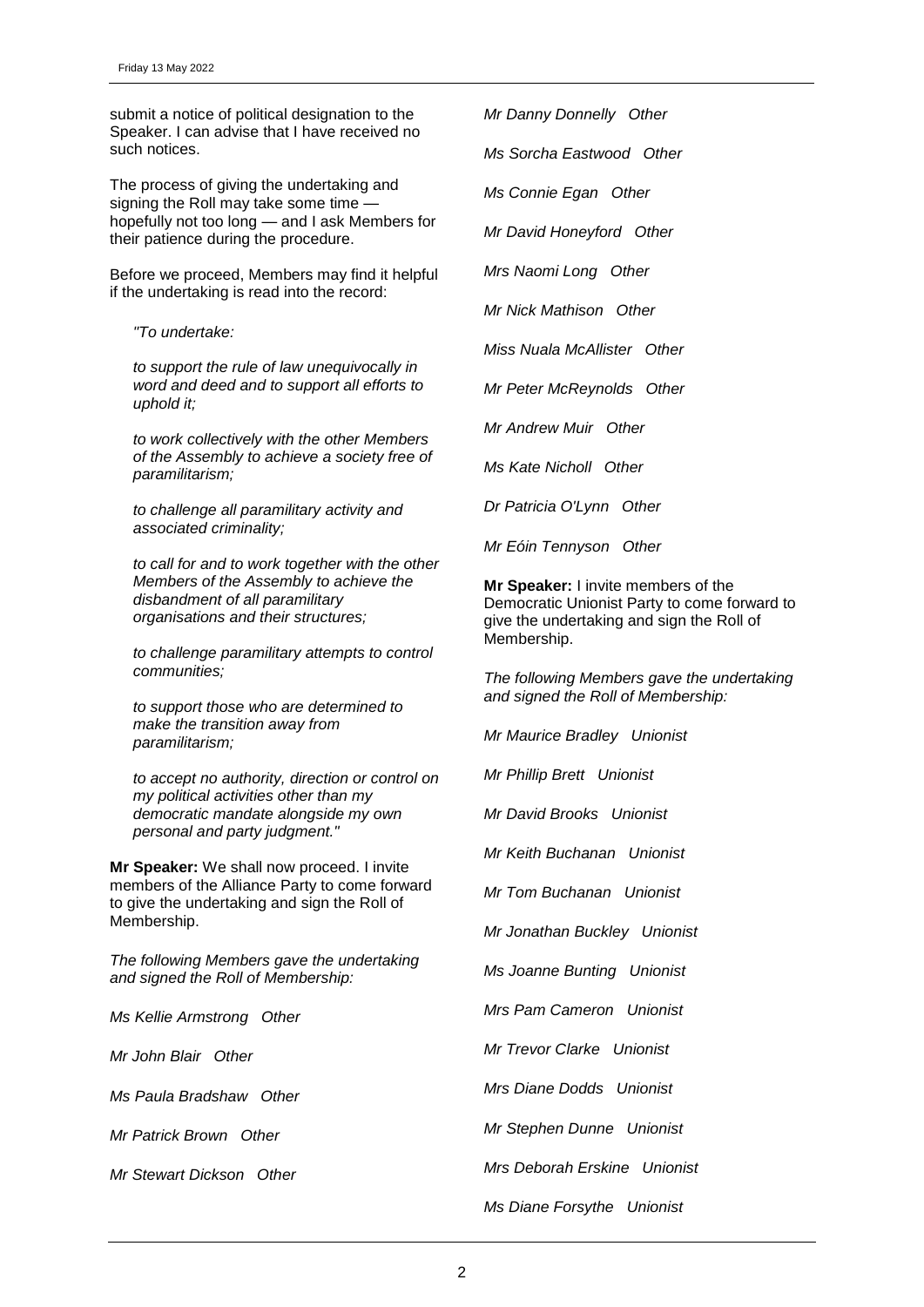*Mr Paul Frew Unionist*

*Mr Paul Givan Unionist*

*Mr Harry Harvey Unionist*

*Mr David Hilditch Unionist*

*Mr William Irwin Unionist*

*Mr Brian Kingston Unionist*

*Mrs Emma Little-Pengelly Unionist*

*Mr Gordon Lyons Unionist*

*Miss Michelle McIlveen Unionist*

*Mr Gary Middleton Unionist*

*Mr Edwin Poots Unionist*

*Mr Alan Robinson Unionist*

**Mr Speaker:** I call the member of the People Before Profit Alliance to come forward and give the undertaking and sign the Roll of Membership.

*The following Member gave the undertaking and signed the Roll of Membership:*

*Mr Gerry Carroll Other*

**Mr Speaker:** I invite members of Sinn Féin to come forward and give the undertaking and sign the Roll of Membership.

*The following Members gave the undertaking and signed the Roll of Membership:*

*Dr Caoimhe Archibald Nationalist*

*Mr Danny Baker Nationalist*

*Mr Cathal Boylan Nationalist*

*Miss Nicola Brogan Nationalist*

*Mr Pádraig Delargy Nationalist*

*Mrs Linda Dillon Nationalist*

*Miss Jemma Dolan Nationalist*

*Mrs Sinéad Ennis Nationalist*

*Mrs Ciara Ferguson Nationalist*

*Miss Órlaithí Flynn Nationalist*

*Mr Colm Gildernew Nationalist*

*Miss Deirdre Hargey Nationalist*

*Mr Declan Kearney Nationalist*

*Mr Gerry Kelly Nationalist*

*Ms Liz Kimmins Nationalist*

*Mrs Cathy Mason Nationalist*

*Mr Declan McAleer Nationalist*

*Mr Philip McGuigan Nationalist*

*Mr Maolíosa McHugh Nationalist*

*Miss Áine Murphy Nationalist*

*Mr Conor Murphy Nationalist*

*Ms Carál Ní Chuilín Nationalist*

*Mr John O'Dowd Nationalist*

*Mrs Michelle O'Neill Nationalist*

*Miss Aisling Reilly Nationalist*

*Mr Pat Sheehan Nationalist*

*Ms Emma Sheerin Nationalist*

### **12.30 pm**

**Mr Speaker:** I invite members of the Social Democratic and Labour Party to come forward to give the undertaking and sign the Roll of Membership.

*The following Members gave the undertaking and signed the Roll of Membership:*

*Mr Mark Durkan Nationalist*

*Ms Cara Hunter Nationalist*

*Mr Daniel McCrossan Nationalist*

*Mr Patsy McGlone Nationalist*

*Mr Colin McGrath Nationalist*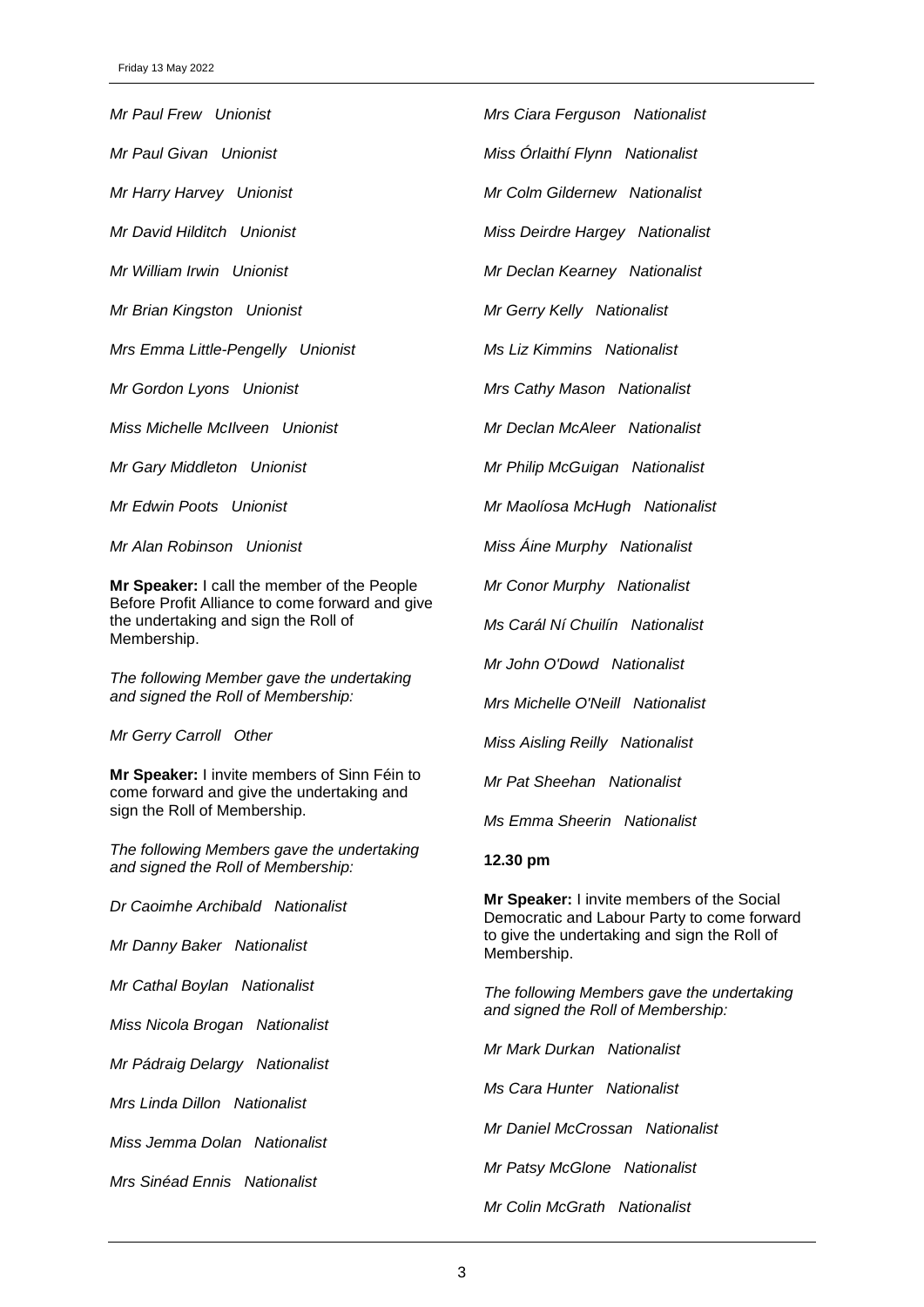*Ms Sinead McLaughlin Nationalist*

*Mr Justin McNulty Nationalist*

*Mr Matthew O'Toole Nationalist*

**Mr Speaker:** I invite the member of the Traditional Unionist Voice to come forward to give the undertaking and sign the Roll of Membership.

*The following Member gave the undertaking and signed the Roll of Membership:*

*Mr Jim Allister Unionist*

**Mr Speaker:** I invite members of the Ulster Unionist Party to come forward to give the undertaking and sign the Roll of Membership.

*The following Members gave the undertaking and signed the Roll of Membership:*

*Dr Steve Aiken Unionist*

*Mr Andy Allen Unionist*

*Mr Doug Beattie Unionist*

*Mr Robbie Butler Unionist*

*Mr Alan Chambers Unionist*

*Mr Tom Elliott Unionist*

*Mr Mike Nesbitt Unionist*

*Mr John Stewart Unionist*

*Mr Robin Swann Unionist*

**Mr Speaker:** I invite Alex Easton and Claire Sugden, as independent Members, to come forward to give the undertaking and sign the Roll of Membership.

*The following Members gave the undertaking and signed the Roll of Membership:*

*Mr Alex Easton Unionist*

*Ms Claire Sugden Unionist*

**Mr Speaker:** Finally, I invite any Member present who has not already done so to come forward to give the undertaking and sign the Roll of Membership.

I thank Members for their cooperation and patience during the giving of the undertaking and the signing of the Roll of Membership. Any Member who has not been able to give the undertaking today may do so at a later date by appointment through the Speaker's Office.

Standing Orders have been updated and reprinted, and copies are available for all new Members in the Rotunda. A copy of the updated Standing Orders will be delivered to the offices of returning Members as soon as rooms have been allocated.

Standing Order 3(6) states that my decision on whether a Member has taken his or her seat is final. I can make that decision only after examining all the entries on the Roll. I therefore propose, by leave of the Assembly, to suspend the sitting until 2.30 pm.

*The sitting was suspended at 12.44 pm.*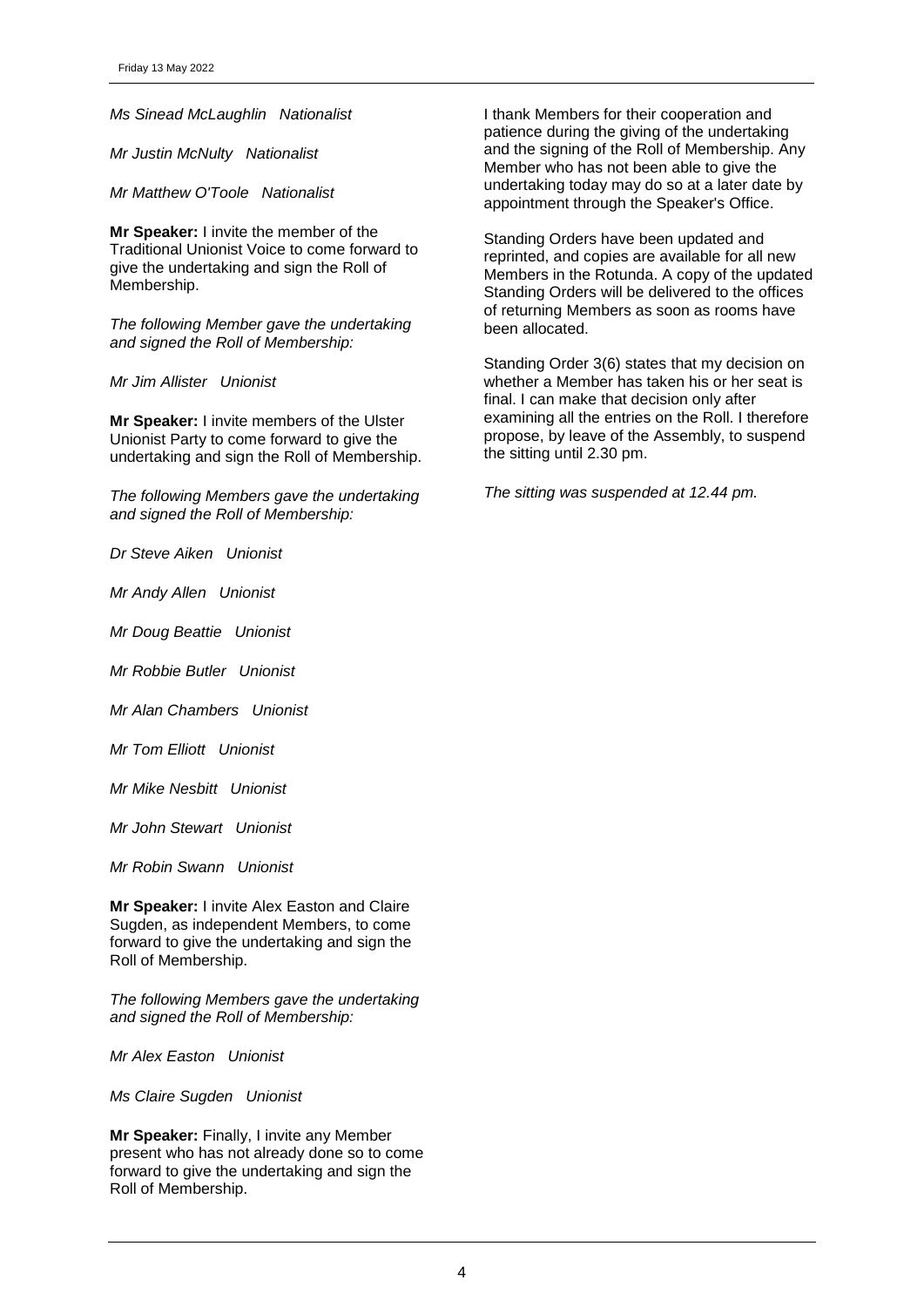*On resuming —*

### **2.30 pm**

# **Simultaneous Interpretation: Irish and Ulster Scots**

**Mr Speaker:** Before moving on with the rest of today's business, I want to take this opportunity to make some brief remarks at the beginning of the new Assembly term.

The Assembly Commission has made the necessary arrangements for the operation of a simultaneous and passive system for the interpretation of Irish and Ulster Scots spoken in Assembly proceedings. Details on how to use the system have been issued to all Members via an all-party notice. In light of those new arrangements, I am updating the previous Speaker's ruling on contributions made in languages other than English. Subject to the continuing availability of interpreters and without prejudice to the outcome of any future review, it is no longer necessary for Members who make their contributions in Irish or Ulster Scots to provide a translation. However, Members who choose to speak in a language other than English, Irish or Ulster Scots must provide a full and accurate translation. It is in keeping with the requirement to show respect and courtesy to all Members to ensure that all Members are able to understand the contributions made in the Assembly.

Members relying on simultaneous interpretation will need a moment or two, at least until we get the system up and running, to put on their headphones. I therefore encourage Members speaking in Irish or Ulster Scots to be mindful of that and to allow an opportunity for others, including the Deputy Speaker or the Speaker in the Chair, to put on their headphones before proceeding to the body of their substantive contribution.

It also remains the case that, as much as possible, it is an expected courtesy that Members will give the Speaker advance notice if they intend to raise any points of order, regardless of which language they wish to use.

# **Speaker's Business**

# **Concluding Remarks**

**Mr Speaker:** With the Assembly's indulgence, I will make a few personal remarks. If we do not elect a Speaker today, I will remain in office until a successor is appointed. If need be, I will return to that point shortly. In line with Standing Orders, however, regardless of today's outcome, today will be my last time in the Chamber. Therefore, before I proceed to the election of a new Speaker, I ask for your indulgence to make some final personal remarks.

I consider myself very privileged to have played a role in the important work of the Assembly over the past two and a half years as Speaker/Ceann Comhairle. I was honoured that Michelle O'Neill nominated me for the role and that the Assembly elected me to it with crosscommunity support. At this stage, it is not for me to comment from the Chair on the wider political issues facing us today. I ask, however, that we do not lose sight of the times when we have shown what we can achieve together in the Assembly.

In the past two years, we were able to meet the challenges of re-establishing the Assembly and keeping it functioning in order to take important decisions during the pandemic. We were also able to progress a record amount of legislation for a relatively short mandate. None of that would have happened without strong cooperation between the parties. I very much appreciate the positive cooperation and engagement from all the Whips, Commission members and Members across the House. I am grateful for that, and I express my thanks to all the parties. I have said before that I wish that the public had a greater opportunity to see the positive relationships that can and do exist right across the Chamber.

I want to say a few brief thank-yous. First, many of you who are here today for the first time will soon come to realise that it takes a huge amount of work behind the scenes for the Assembly to operate. I have often described that as the "engine room". We benefit from the huge skill and commitment of staff across a huge range of areas, and I thank all of them for that. I want to recognise the support that I have been given at different times by the staff in the Speaker's Office, including Emma, Paul and Frances. In particular, I want to acknowledge Robin Ramsey, who is my adviser and who has been the linchpin behind everything that I have done in my role as Speaker. I have appreciated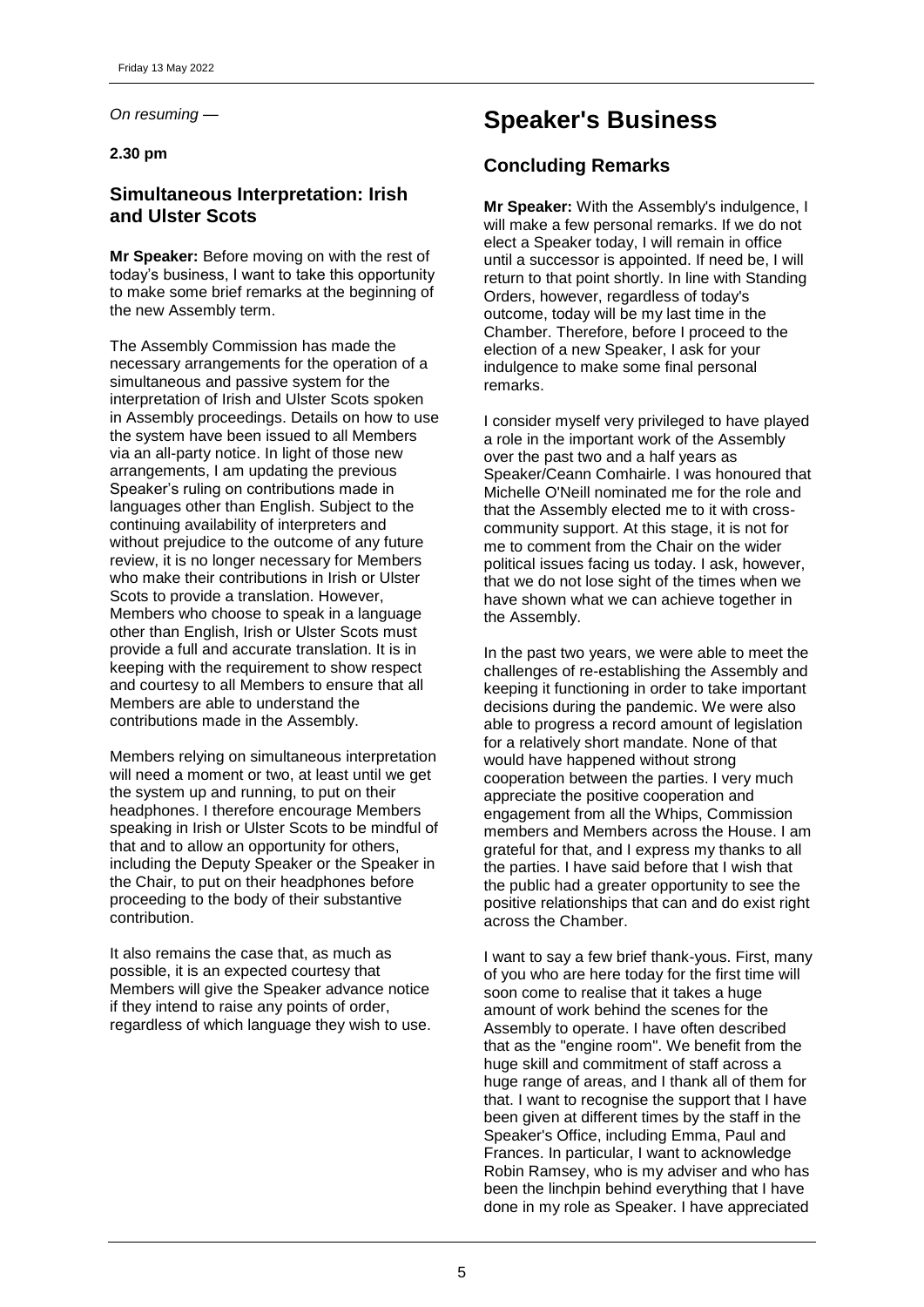that support even when it meant Robin ringing me at all hours of the day and night.

Secondly, while today does not end my interest in politics — far from it — it does mark the end of around 40 years in elected politics, 24 of which were in the Assembly and 30-odd of which were in Belfast City Council with some of the people who have been in the Chamber in past years as well. In particular, I thank all the constituents who voted for and supported me, often through very difficult times.

We all know that political roles have an impact on our families, and I recognise the great support that I have had. I thank my wife, Liz, my two boys and the wider family circle, who have always been prepared to give me support and advice. They have often commended me and given off to me in equal measure.

Finally, I have been very fortunate in this role to be able to engage with a wide section of the population in the community that we represent. I was incredibly proud to be involved in finally seeing a Youth Assembly established, after a long period, as a strong voice for our young people. I have also been able to host a Pensioners' Parliament and Parliaments in this Chamber for women and people with disabilities, amongst others. We have also recently introduced sign language into our proceedings. I have also had the opportunity to meet visiting dignitaries and delegations from across the globe. All those engagements have demonstrated to me the huge desire and goodwill at home and abroad to see this place work.

I recognise that we are in a difficult political situation. Since 1998, we have all seen our fair share of those. Those of us who were here in 1998, and those of us who have been here since, have had big issues to deal with. However, we came through them. There is a heavy responsibility into the future upon all of you who are here today and who have taken your seats in the Assembly. You have my very best wishes for the challenges ahead.

I will move on to the Order Paper. *[Applause.]*  Thank you, Members. I see that you are glad to get rid of me. *[Laughter.]* I should have mentioned my mother and father. Sometimes, parents can be your cheerleaders; my parents were my guardian angels. When I was on the council and in the Assembly, doing the work that I have been doing for the last number of years, my parents, doing what good parents do, were never just my cheerleaders. They were also there to help me, guide me, give off to me and try to steer me in the right direction, as they saw it. I want to especially mention my father, Taskey — Alex senior — and my mother, Teresa.

# **Designations**

**Mr Speaker:** I have had an opportunity to scrutinise the entries in the undertaking and Roll of Membership, and I am satisfied that all Members have taken their seats in accordance with Standing Orders. Regarding designations of identity, 18 Members entered designations that I have deemed to be "Other" for the purposes of Standing Orders. Details of all designations have been emailed to all Members, and copies are available in the Rotunda.

# **Election of Speaker and Deputy Speakers**

**Mr Speaker:** The next item of business is the election of the Speaker. Members will be aware that I am not seeking re-election as Speaker. Therefore, I will remain in the Chair for this process. I wish to advise Members that the election of the Speaker will be conducted under the procedure set out in Standing Order 4. I will begin by asking for nominations. Any Member may rise to propose that another Member be elected as Speaker. I will then ask for the proposal to be seconded by another Member, as required by Standing Order 14. I will then verify that the Member seconded is willing to accept the nomination. I will then ask for further proposals and follow the same procedure for each. When it appears that there are no further proposals, I will make it clear that the time for proposals has passed.

If Members indicate that they wish to speak, a debate relevant to the election may then take place, during which Members will have up to five minutes in which to speak. At the conclusion of that debate or, if there are no requests to speak, at the conclusion of nominations, I shall put the Question that the Member first proposed be Speaker of the Assembly. The vote, of course, will be on a cross-community basis. If the proposal is not carried, I shall put the Question on the next nominee, and so on, until all nominations are exhausted. Once a Speaker is elected, all other nominations will automatically fall.

Do I have any proposals for the office of Speaker of the Assembly?

**Mr Beattie:** I propose Mike Nesbitt MLA.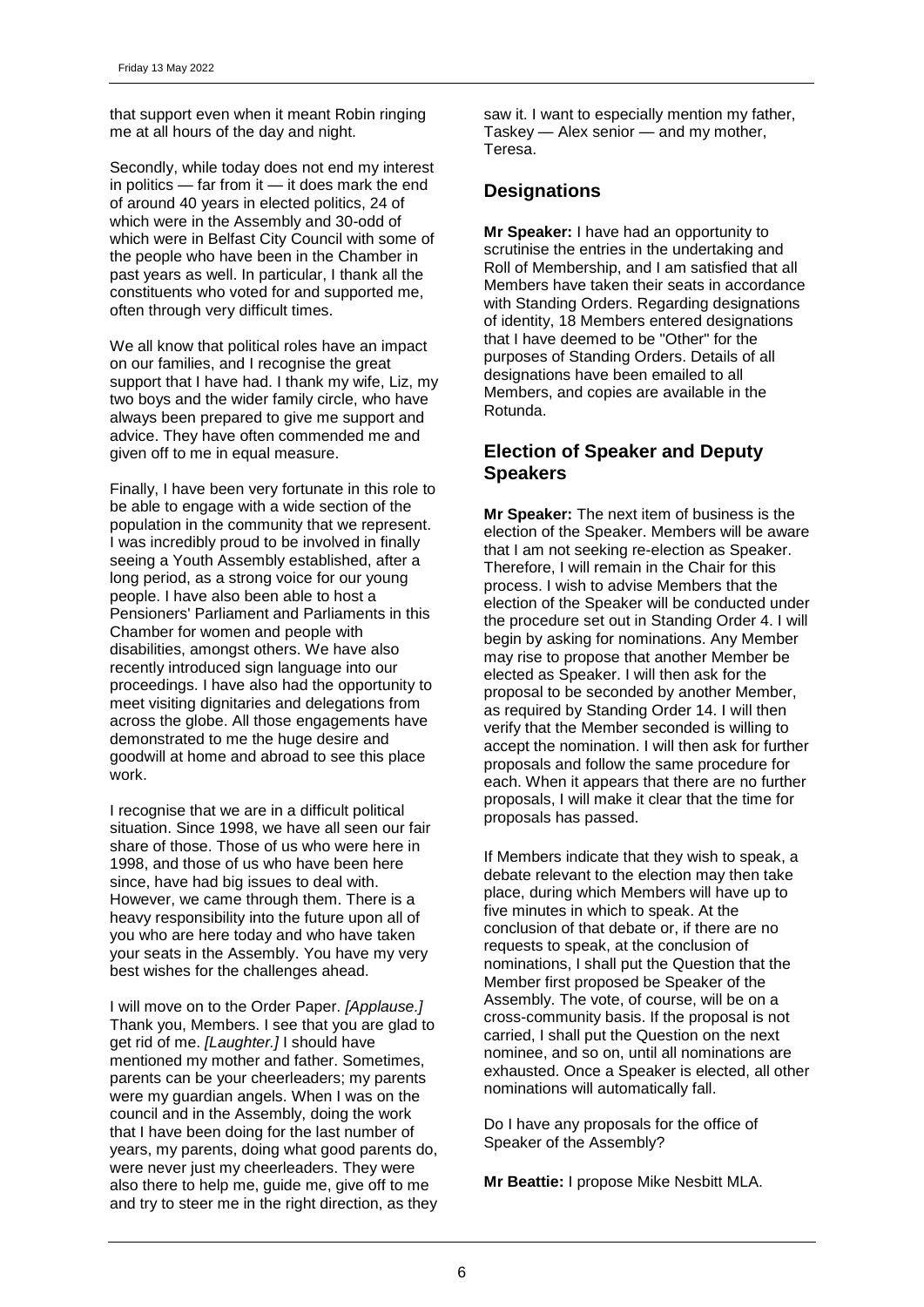**Mr Speaker:** Do we have a seconder for that proposal?

**Mr Stewart:** I second the proposal.

**Mr Speaker:** Mike Nesbitt has been proposed and seconded. Under Standing Order 14, does the Member accept the proposal to be Speaker?

**Mr Nesbitt:** I accept, and I am honoured, Mr Speaker.

**Mr O'Toole:** I propose Patsy McGlone MLA to be Speaker.

**Mr Speaker:** Do we have a seconder for Patsy McGlone?

**Ms McLaughlin:** I second the proposal.

**Mr Speaker:** Does the Member, Patsy McGlone, wish to accept the nomination?

**Mr McGlone:** Glacaim leis. Go raibh maith agat. *[Translation: I accept. Thank you.]* 

**Mr Speaker:** Go raibh maith agat. *[Translation: Thank you.]* There are no further proposals, so two Members have been nominated, Mike Nesbitt and Patsy McGlone. We will now open the debate. Do any Members wish to speak to the House?

**Mrs O'Neill:** First, I congratulate all colleagues across the Chamber on their successful election results, and I welcome everybody to this Assembly. We look forward to working together in the time ahead. It is truly a special honour for any of us who holds elected office to represent the communities from which we come. We carry the hopes and expectations of workers, families and businesses. They are relying on us to work together in a spirit of cooperation and to deliver real change.

The public will, rightly, be watching on today as they juggle their work and family responsibilities. They are struggling to manage their household budgets, and they are watching on in the hope that the parties in the Chamber have the maturity and the courage to shoulder our responsibilities, get down to business and act in the common good. There is absolutely no reason that we should be in a rolling crisis, even for one second. Over the past two years, the Assembly and the Executive have delivered, and we have proved that politics and power-sharing here can work when we give leadership, deliver good public services,

champion difference and inclusion and oppose division. Those are my values also.

The democratic outcome of the election must now be respected. Today, we stand ready to elect a Speaker and form an Executive, and I stand ready to take on the leadership of the Northern Ireland Executive as a First Minister for all in a Government who work for all the people. It is the job of our heroic doctors, nurses and NHS staff to treat and care for patients, but it is our job as politicians to fund that service properly. It is time to agree a threeyear Budget and to invest an extra £1 billion in our health service immediately. Workers and families are facing really hard times because of the cost-of-living crisis, and that demands our immediate action, not protest.

Mr Speaker, this is our hour of decision. Not tomorrow and not for a moment longer can the DUP deny democracy, punish the public, boycott this Assembly and the Executive and prevent us from putting money into people's pockets. Every party in the Chamber told the electorate that they would turn up on day 1. The DUP has failed on day 1. The people and businesses here want to have confidence and hope for the future, so it is now time to look forwards, not backwards. We in Sinn Féin will continue to turn up and work in partnership with willing partners to deliver for people today and every day.

# **2.45 pm**

Finally, I will say a few words to you, Mr Speaker, as this is your last sitting of the Assembly. Thank you for encouraging us all to exercise civility and restraint throughout your tenure as Speaker. It has helped to achieve better community relations inside the Chamber and, also importantly, outside in our wider community. Your four decades of dedicated public service leave a legacy of which many politicians would, rightly, be proud. We thank you for that. I also acknowledge your good wife, Liz, who is in the Gallery. As we all know, elected life can be very challenging. We all very much recognise that we need our family's support. Thank you for everything that you have done.

**Mr Givan:** I, too, thank you, Mr Speaker, for your work as Speaker of the Assembly, not only in guiding 90 Members but in advising on private Members' Bills, one of which I had. I wish you well. The class of '98 has been reduced, with, I think, only three Members in the Chamber today who were here all those years ago.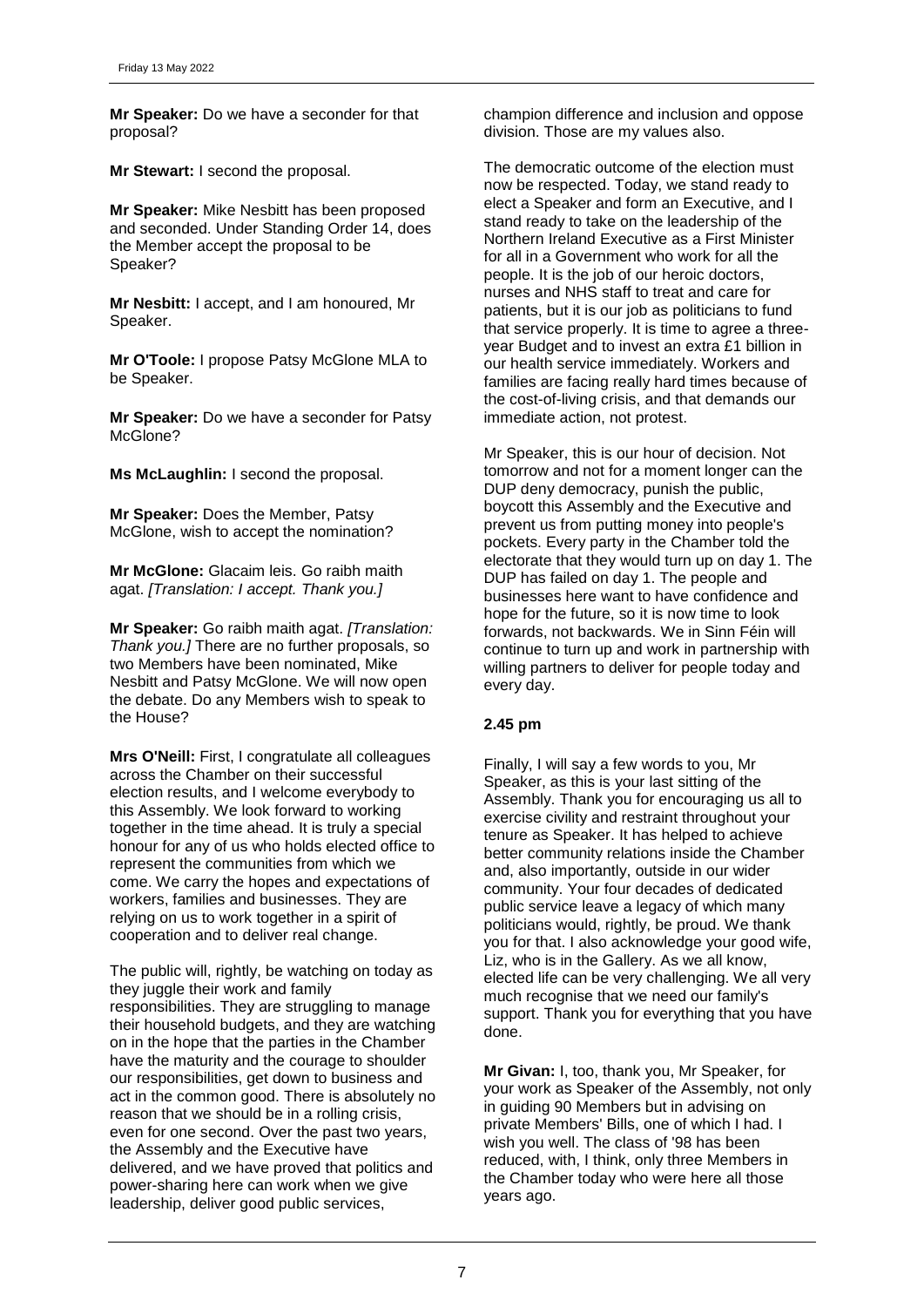In October 2019, at a time when Sinn Féin held Northern Ireland to ransom for three years by refusing to form a Government, the Assembly sought to elect a Speaker. The leader of the SDLP, Colum Eastwood, said then:

*"we will not be able to have an Executive, Northern Ireland Assembly or North/South Ministerial Council. It is our clear view — it is the Good Friday Agreement's clear view that the best way to effect any change to any legislation is to do it within the confines of those structures and that it will not happen as part of a shadow Assembly ... that ... will lead only to the fundamental destruction of the Good Friday Agreement." — [Official Report (Hansard), 21 October 2019, p5, col 2].*

The Irish Sea border has fundamentally undermined the Belfast Agreement. It has changed our relationship with the United Kingdom. Not one unionist elected to this Assembly supports the Northern Ireland protocol. We do not consent. The principle of consent is a fundamental cornerstone of the Belfast Agreement, but that is gone as a result of the Northern Ireland protocol.

Last September, we outlined the problems and put forward our solutions. We were patient. We have been reasonable. We allowed space for the United Kingdom and the European Union to engage in negotiations and talks, and so the talks went on and on as we continued to be patient. Others in this place acted in a divisive manner and called for the protocol's "rigorous implementation". At a time when we have a cost-of-living crisis, some Members want to drive up the cost of transportation. They want to harm people as a result of the Northern Ireland protocol. We do not, and we put forward pragmatic solutions.

The Democratic Unionist Party received a mandate in the Assembly election to remove the Irish Sea border. Our mandate will be given respect. We have engaged this week with the Prime Minister, the Foreign Secretary and the Secretary of State. Our message is now clear: it is time for action. Words will no longer suffice. It is because we believe in devolution and we want the stability of these institutions to endure that we are taking the action that we are taking today.

**Mr Buckley:** I thank the Member for giving way. The House will know that the DUP, and unionism, has a very clear mandate to deal with the Irish Sea border. In that respect, does the Member find it quite bizarre that the word

"power-sharing" was missing from the lips of the leader of Sinn Féin, Michelle O'Neill, and that many in the House now call for majority rule? Does the Member agree that these institutions can exist only if there is consent from all corners of the House?

**Mr Speaker:** The Member has an additional minute.

**Mr Givan:** The Member is right in that Northern Ireland works best whenever we work together. Those who now call for majority rule need to recommit themselves, and I challenge Sinn Féin in particular. It needs to recommit itself to the principles of the Belfast Agreement and to power-sharing, because we will not be dictated to; we will be treated with respect and equality.

We are committed to devolution. We want these institutions to work, but the Northern Ireland protocol and the Belfast Agreement are incompatible; you cannot have both. Now is the time for action, not for further delay or procrastination. The Democratic Unionist Party's position is resolute. We are determined to succeed in the approach that we are taking, because we want the Executive to be built on solid foundations that will endure and deliver for the people of Northern Ireland.

**Mrs Long:** First of all, I thank you, Mr Speaker, for presiding over the operations of the Chamber for the last number of years. Your fairness and inclusivity as Speaker were reflected both in the changes that were made to our procedures in order to ensure that independent Members and smaller groupings had a full opportunity to participate and in the fact that, as you said yourself, you held parliaments for the youth, for pensioners, for disabled persons and for women. It is important that the Chamber reflects the entirety of our society and is inclusive, and you played an important role in that.

You also steered us through COVID and hybrid working and, in spite of that, through one of the most challenging legislative timetables that any Speaker has presided over, not least in terms of the number of pieces of legislation and private Members' Bills that came through at the end of the session. I want to pay particular tribute, if I may, to your handling of the Historical Institutional Abuse (HIA) apology, which was a hugely sensitive matter for all involved and with regard to which you discharged your duties with real dignity. Thanks, also, to your staff, and especially to Frances Leneghan, who has now retired.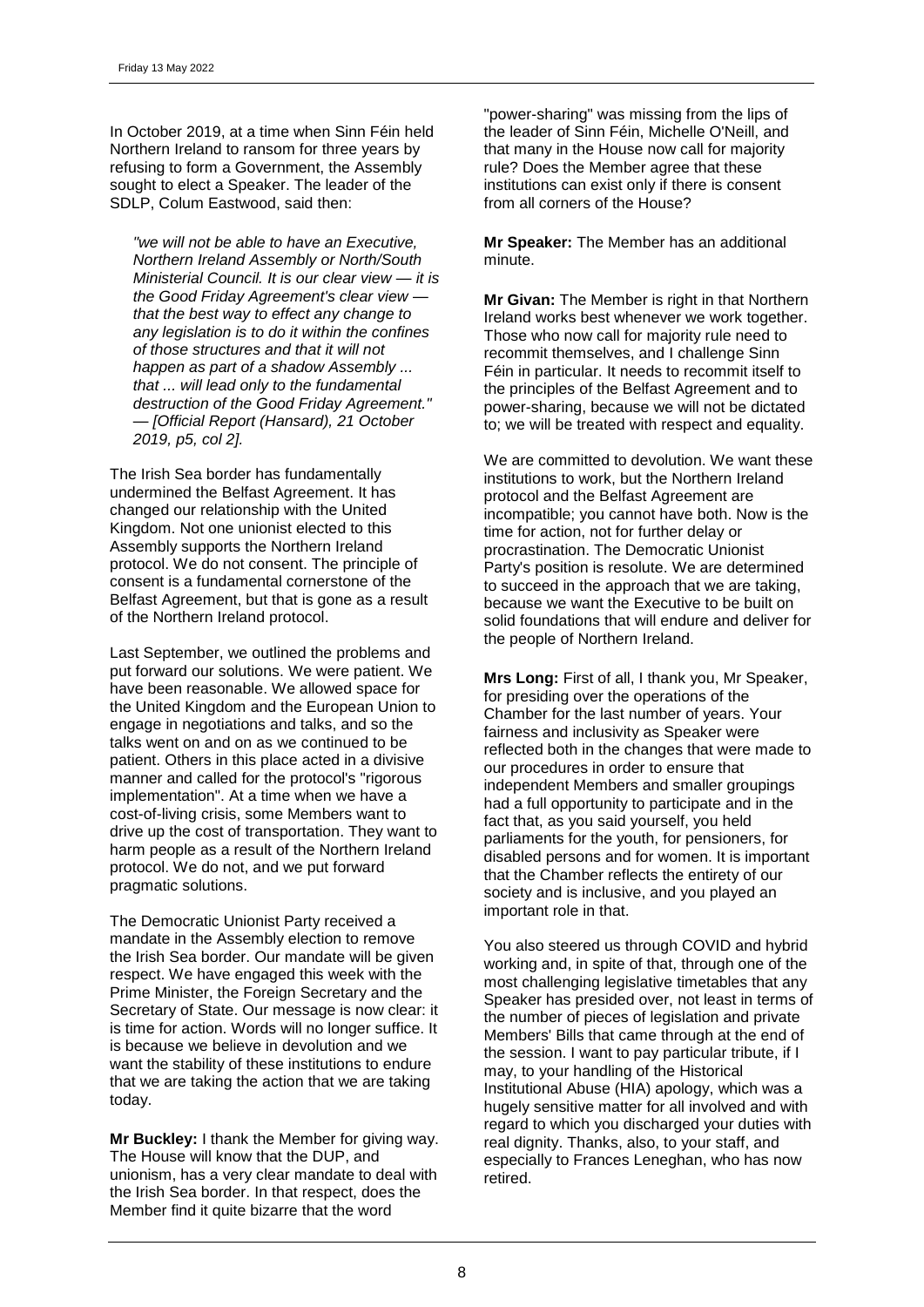With respect to the election of the future Speaker, I wish both Mike Nesbitt and Patsy McGlone well. I think that both are able and capable of taking up that role. We are happy to support either and will probably end up supporting both, given the way that things are likely to break down in the Chamber later. In truth, either could do the job, but our priority is that someone does the job. We are here to elect a Speaker so that the Assembly can go about its business, so that those who have been elected can serve the people who elected them and so that those items that we can proceed with in the next few weeks can be moved forward.

We come here with a can-do attitude and a commitment to serve the people who elected us, and I hope that others do likewise. The DUP has said in the press that it will not support the election of a Speaker today. There is still time, however, to reflect on that position, notwithstanding what the former First Minister has just said. It is worth remembering, when we talk about consent and equality, that many of us in the Chamber represent people who did not consent to Brexit in the first place, and yet we turned up for work. We turned up for work.

We also do not all have equality. Some in the Chamber are more equal than others. My 16 colleagues' and my votes will count for less in this next election than those of everyone else in the Chamber. If we are really committed to equality, we will also be committed to the reform of these institutions so that that anomaly is brought to an end.

If you believe in devolution, as Mr Givan claims that he does, you do not gamble with it at such an important juncture; you make it work for the people who elected you. We accept that there are issues with the protocol and that those issues should be resolved, but nothing that the protocol does to harm Northern Ireland will be helped at all by the lack of a functioning Government. In conclusion, to turn up here, sign in, take salaries and refuse to take seats is a slap in the face for every family that is struggling to make ends meet and every person who is sitting on a waiting list. I appeal to the DUP to think long and hard before it insults the electorate by doing that today.

**Mr Beattie:** Thank you, Mr Speaker. *[Long pause.]* Silence. That is the silence that we were subjected to for three years when Sinn Féin walked out and the silence that we will now be subjected to if the DUP does not support a Speaker. People will go cold and hungry in their home, and, from this place, there will be silence. People will die on waiting lists,

and, from this House, there will be silence. People will be desperately calling for an ambulance, and, from this place, there will be silence. Our children will go to school hungry and will not be able to afford uniforms, and, from this House, there will be silence. The only thing that will be a constant after today will be silence from us. The rest of the people will be screaming for help, and we will be silent.

Today, we can at least do something: we can elect a Speaker. That would allow us to do part of the business that we can and to move within the budgets that we have. If we elect a Speaker, we can do something to end the silence without compromising the DUP's position on the protocol, which is an issue. If we do not, there will be silence. That uncomfortable silence that you all felt when I first stood up is what you will feel from this moment on as the people of this country stare at us and we give them nothing.

We can elect a Speaker, and I have nominated a Speaker. He is a man of integrity, a man of compassion and a man who can reach every corner of the Assembly. You know him, and he is somebody whom you can speak to with honesty and somebody who can reach out beyond the Assembly: Mike Nesbitt. He also acted as a victims' commissioner, so he knows the heartache that is out there. Today, we can not only make the point that we need to make about the protocol but elect a Speaker in order to do some business so that we do not have silence. Otherwise, we will walk out of here, and the moment will be lost. We cannot allow that. Nobody here can allow that. Individually, you cannot allow that. Moral courage will tell you not to allow that. In nominating Mike Nesbitt, I understand the limitations of what we can do, but I also understand that it is the right thing to do so that we can at least help, in part, the people who need our help.

**Mr O'Toole:** First of all, on behalf of the Social Democratic and Labour Party, I welcome all newly elected MLAs to the Chamber. I also thank you, Mr Speaker, for your work over the past two and a half years. I hope that you are able to finish it soon, because you worked hard for all of us over the past two and a half years and deserve your retirement. The choice for us today is whether we allow you to retire and elect a successor.

There is nothing more profound in public life than being entrusted with the responsibility of service by the electorate. My first act in the new Assembly is to proudly nominate our colleague and friend Patsy McGlone for the role of Speaker. The role of Speaker is one of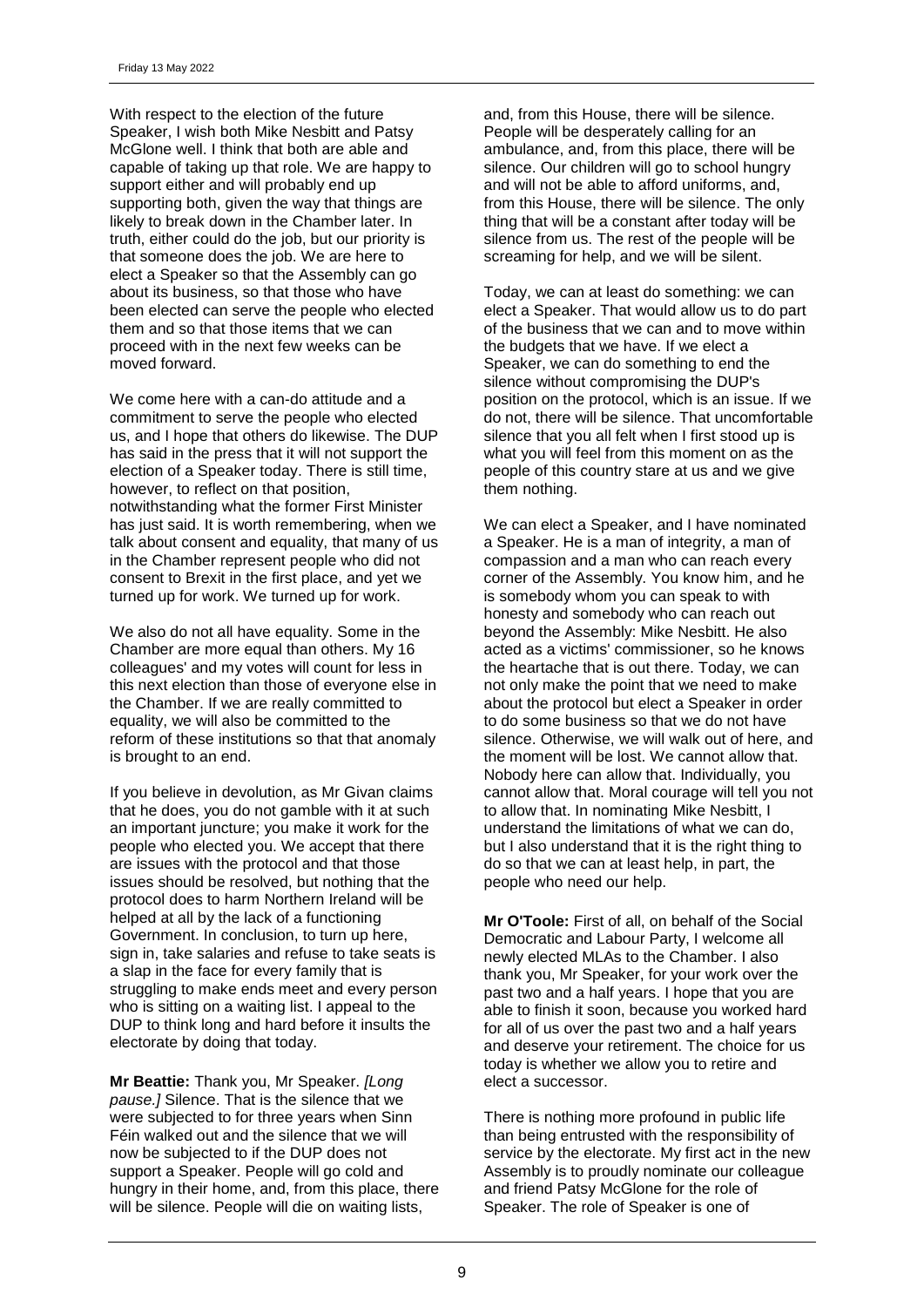enormous importance to the functioning of the Assembly. As well as overseeing the Chamber, including the Executive and private Members' business, the Speaker acts as a representative for the whole institution in all our diversity. We believe that Patsy is uniquely qualified to act as our Speaker at this moment. I have lots in my speech about why Patsy is qualified, and everyone in the Chamber and everyone who has served with Patsy knows how qualified he is.

Over the past three decades, he has embodied social democratic politics and constitutional Irish nationalism but also, critically, crosscommunity politics. He is a fluent Gaeilgeoir, he has been a Member of the Assembly for nearly 20 years and he is a former Chair of Cookstown council.

# **3.00 pm**

In a sense, however, all of my words today are largely in vain because the DUP, a party that has the word "Democratic" in its name, has decided to thwart democracy today. Not only is it thwarting democracy; it is demeaning democracy. It is demeaning the entire process that all of us have spent the past six weeks engaging in — all of us who knocked on a door, went to a hustings and made our case to our constituents.

During the six weeks of campaigning, I had countless people from all backgrounds telling me that they were considering not voting. They had become so alienated from politics here and were so tired of gridlock and dysfunction that they simply did not want to hear about politics or the democratic process. A woman in Carryduff who described herself to me as a small "u" unionist told me that she would not vote because the DUP in particular had destroyed her trust. She also told me the story of her 90-year-old mother who had waited for hours in an ambulance. I urged her, if she wanted something done about it, to please take the time to vote for people who wanted to do something about the state of the health service. Like others in the Chamber, I am sure, when people tell me that they are not going to vote, I always take the time to convince them to cast that vote. That woman is now not just a voter but my constituent. What do I tell her about the shameful spectacle that the DUP is inflicting on her and all of us today? I would like to ask the leader of the DUP — a man who sought election to this place but now has not taken his seat — but I cannot.

In stifling not just the creation of an Executive but even the appointment of a Speaker to allow us to have basic debates and hold caretaker Ministers to account, the DUP has demeaned the entire democratic process. Shame on them. I say this to the DUP: "Do not blame the protocol. Do not blame the EU, the Irish Government or Remain-supporting parties. This is your doing and your responsibility".

I designated today as a social democrat and a nationalist, because my party has always been more than just a constitutional party. There are many people whose view on the constitution has evolved. Many of them simply want to live in a society that is at peace with itself and with a functioning Government delivering on their needs. If the DUP seeks the constitutional status quo, as, it says, it does, I say to it, "Why are you so determined to make the status quo so unappealing?".

When we finally have a functioning Assembly, I hope to nominate again the outstanding candidate for the job, Mr Patsy McGlone MLA, when the DUP decides to finally stop holding the people of Northern Ireland to ransom.

**Mr Allister:** There is no reason in the characteristics or personalities of Mike Nesbitt or Patsy McGlone why either of them would not make a perfectly adequate and good Speaker. However, the circumstances are such that it is not appropriate to proceed to the election of a Speaker, for one simple reason. In politics, when a community is downtrodden and ignored and its legitimate protests are trampled underfoot, that community is entitled to — nay, must — use whatever legitimate leverage it has to extricate itself from that situation. We are in a situation, as unionists in Northern Ireland, where we are being expected to live under the unbearable: a protocol that decrees and operates on the basis that Great Britain is a foreign country. That is something that no unionist can ever come to terms with. Therefore, all unionists should be on the side of exercising the leverage that is available to seek to force change to that situation. That is why, since the leverage is in respect of the Assembly —.

**Mrs Long:** Will the Member give way?

**Mr Allister:** In a moment. That is why the mendacious Prime Minister whom we have has to be brought to the point of choice. Does he want to save the protocol, or does he want to save these institutions? It is as simple as that.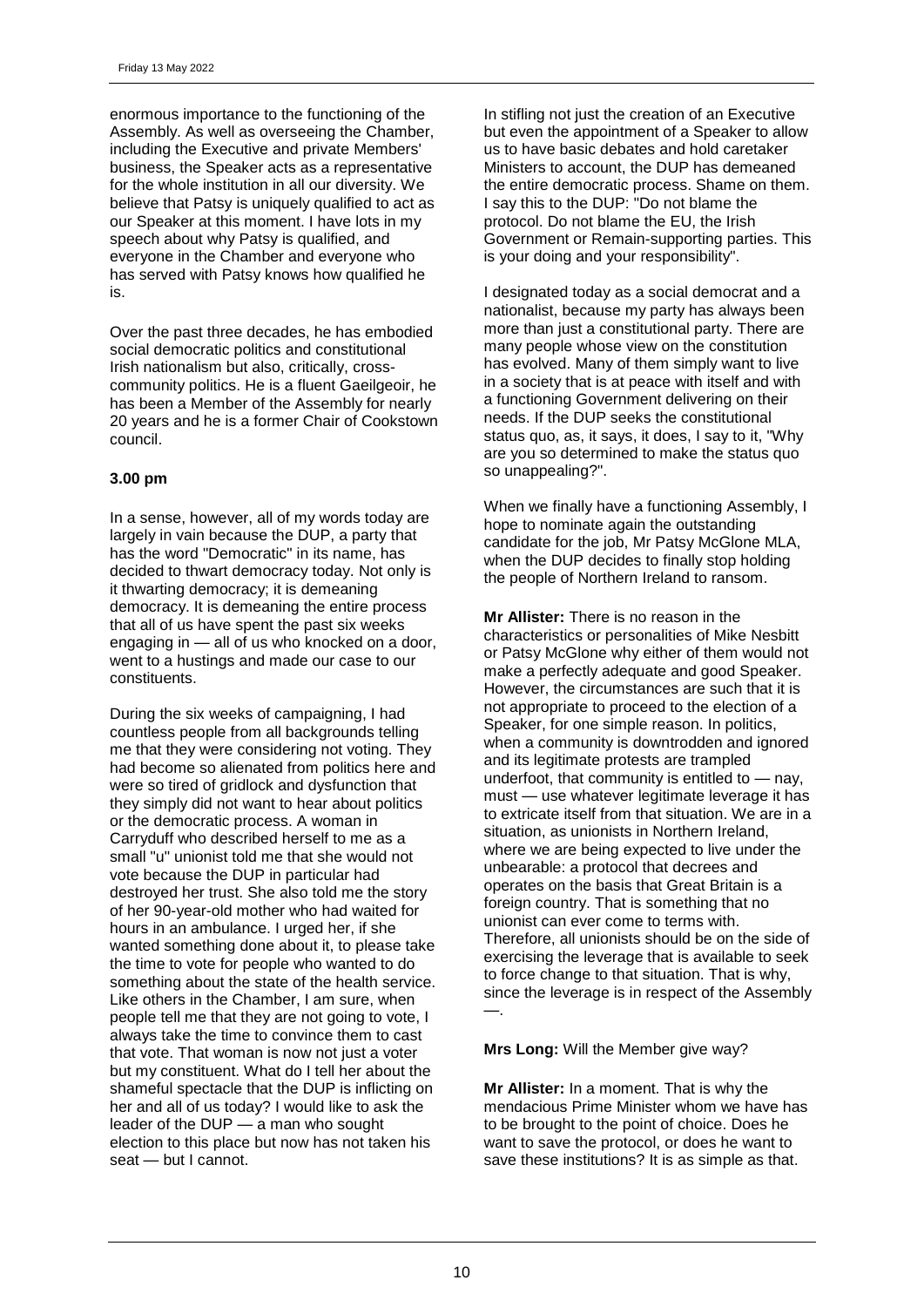If there is — I trust that there is — unrelenting unionist resolve that that choice must be made, we are in a situation where, until the protocol becomes moribund, the Assembly must be moribund. That is abundantly clear.

I appreciate that the protocol fanatics cannot come to terms with the fact that they have embraced a system that is supposed to have consent at its heart but do not wish to live by that system. They seem to think that unionist concerns are there to be trampled on and that everyone else's concerns are there to be adhered to. Well, I am sorry: with the 65,000 unionist votes that I have, I will not allow anyone to trample unionist concerns, and I will make sure that unionist concerns are heard and listened to in the House.

**Mrs Long:** I thank the Member for giving way. Would he agree that the real leverage is not these institutions? The real leverage that is being exercised here is the pain of the public of Northern Ireland. It is not that the institutions will be harmed — by the way, unionism should think long and hard about upsetting the institutions because of the damage that it could do to its cause — but the pain that is being inflicted on the public that should cause the Member concern. *[Interruption.]* 

**Mr Speaker:** Order, Members.

**Mr Allister:** The Member speaks in an irrational way. The protocol itself is causing pain. It adds excessive costs to the cost of living through transport costs. It is causing businesses that hitherto supplied trade to our supermarket shelves and elsewhere to cease to trade. The Member is very selective in her approach.

The fundamental point is this: we have a Prime Minister and parties in the House who will have to choose whether they want these institutions or the protocol. It is a choice for you all. As far as I am concerned — I trust that it is the continuing resolve of everyone else — you cannot and will not have both. Make up your mind. *[Interruption.]* 

**Mr Speaker:** Order, Members. Order. Let us continue as we began: respectfully and in order.

**Mr Carroll:** Mr Speaker, I wish you well. I was going to say "in your retirement", but, somehow, I think that you may not be able to retire from this place or politics. I wish you well and thank you for your service.

I also thank the good people of West Belfast for returning me to the Assembly. I am proud to take up the baton as the socialist opposition in

the House and to hold any incoming Executive to account. Boy, will that be needed if an Executive are formed.

Our communities are struggling with soaring energy and fuel bills. Truth be told, when the Executive were sitting, they ignored the plight of workers and those who were struggling. That is why Translink workers will take strike action next week and why we are likely to see Assembly staff go out on strike in the near future. Our message is simple: if bills are rapidly rising, so should workers' wages. No more below-inflation pay offers. They are unfair and unacceptable.

Today, we have to call out the actions of the DUP and its obstruction. For all its talk about the protocol, poll after poll has shown that it is not a priority nor the number-one issue that people are vexed about, whether they class themselves as unionist, nationalist or other. In many ways, it is a manufactured crisis. Where was the DUP crisis about the decades of divergence on women's rights in this place from those in Britain? The DUP tried to cause panic and fear and to whip people up on the basis of fear and division in order to save its seats. The vast majority of people did not vote for this and should not be held to ransom by the DUP's selfserving actions.

The DUP has been a continual barrier to progress in this place, and there is no democratic rationale or reason for it to boycott the position of deputy First Minister. Sinn Féin should not be blocked from the position of First Minister because it is a nationalist party or because of the games being played over the protocol. However, let us be honest: real change in our society will not come from within this Building. It will happen out in the streets and on the picket lines with workers who are Catholics, Protestants, migrants and people who are classed as "other" in this part of the world. That is where I will be next week regardless of whether this place is reconvened.

**Miss Reilly:** Go raibh maith agat, a Cheann Comhairle. Tabharfaidh mé faill do na Comhaltaí cluasáin a úsáid más maith leo.

Cuirim fáilte roimh an deis labhairt inniu agus muid ag cur ainmneacha chun cinn le Ceann Comhairle agus, le cuidiú Dé, Leas-Chinn Comhairle a roghnú sa Teach inniu.

Ba mhaith liom mo bhuíochas ó chroí a ghabháil ar bhonn pearsanta agus thar ceann gach Comhalta de chuid Shinn Féin ar na Binsí seo lenár gcara agus ár gcomhghleacaí Alex Maskey. Le linn tréimhse dhoiligh de dhá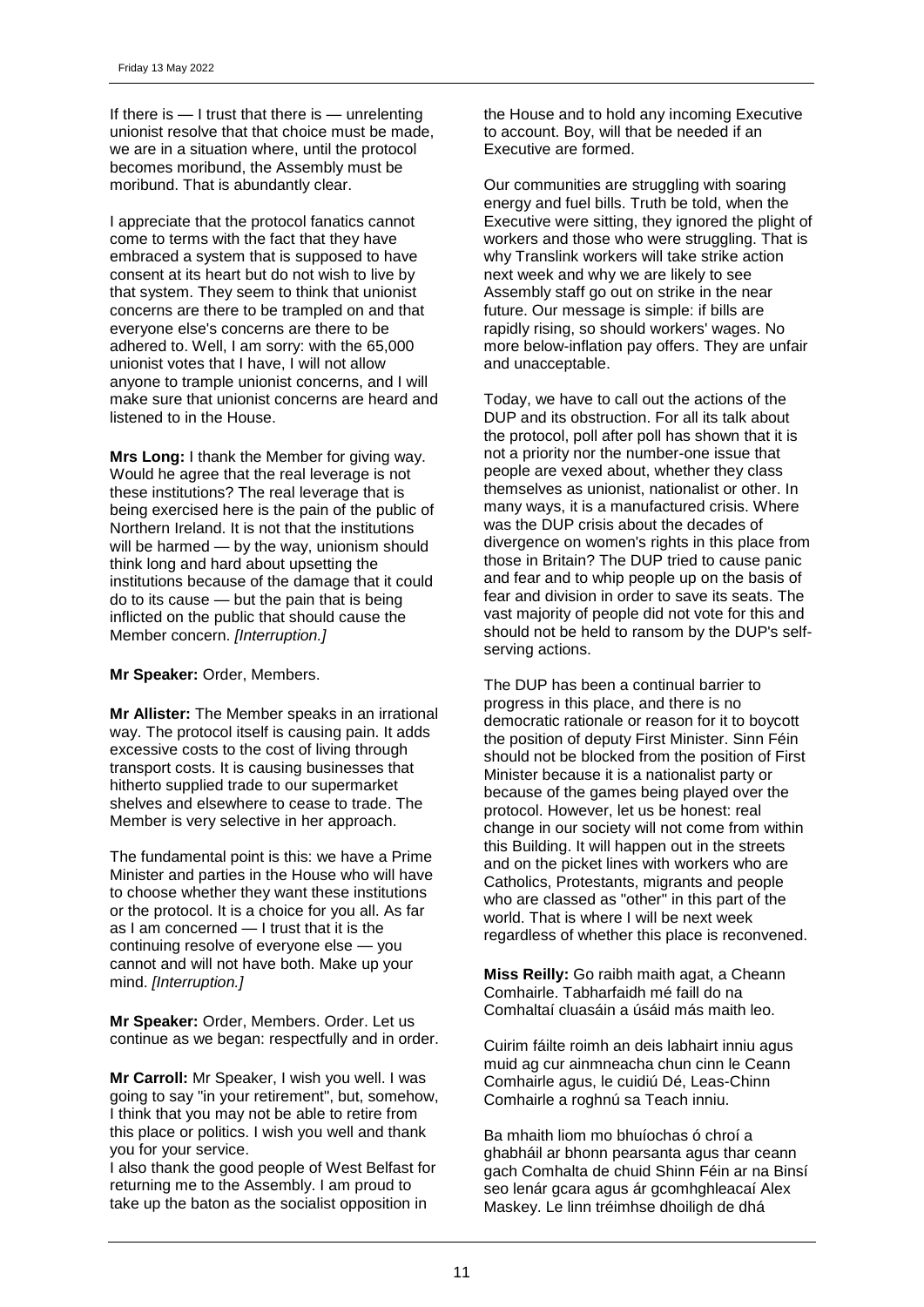bhliain, bhí Alex cothrom agus díograiseach le gach duine. Thug Alex —

*[Translation: Thank you, Mr Speaker. I will give Members an opportunity to don headphones if they wish.*

*I welcome the opportunity to speak today as we make nominations for the election of a Speaker and, with the help of God, Deputy Speakers.*

*I would like to extend the warmest thanks, personally and on behalf of every Sinn Féin Member on these Benches, to our friend and colleague, Alex Maskey. During two difficult years, Alex was fair and generous to everyone. Alex has given —]*

**Mrs Little-Pengelly:** On a point of order, can we clarify whether there will be a translation or if is this a time to use the headsets? That would be helpful for all Members.

**Mr Speaker:** With respect, Members were given notice of how this would be conducted, and I repeated that at the beginning of the session. This person is indicating that she is speaking in Irish on this occasion, so it is an opportunity for people who so wish to hear a direct translation and put the headphones on.

**Ms Bunting:** On a point of order, Mr Speaker. It would be helpful if Members would indicate that their remarks will be in a different language so that we have time to put our headphones on, if that is OK.

**Mr Speaker:** I hope that, as time goes on and such contributions are made, there will be no caveats on this. I suggested that people who wanted to use the Irish language or Ulster Scots might indicate that on this occasion. It cannot be built in as a precondition: Members will speak freely with the use of passive translation or interpretation. There has to be respect both ways.

The Member spoke quite quickly. That is fine, and she is entitled to do that. From here on in, people should expect Miss Reilly in particular to speak often in the Irish language. It will be her choice, of course, when she does that. That requires respect from others who do not have an understanding of the Irish language or, indeed, Ulster Scots, and they should use the headphones if they want instantaneous interpretation.

Gabh ar aghaidh, a chara. *[Translation: Continue, friend.]* 

**Miss Reilly:** Go raibh maith agat, a Cheann Comhairle. *[Translation: Thank you, Mr Speaker.]* Just to clarify, I did indicate, but I appreciate that it was in Irish, so apologies.

Thug Alex a shaol don tseirbhís phoiblí agus do ghníomhaíochtaí polaitíochta, agus tá a fhios agam go leanfaidh sin ar aghaidh san am atá romhainn. Ádh mór ort, a chara, agus ar Liz. Go raibh céad míle maith agat uainn uilig i Sinn Féin.

Tá sé tábhachtach a aithint gurb é seo an chéad uair riamh a bhí Comhalta ar bith in ann óráid a thabhairt os comhair an Tionóil go huile agus go hiomlán inár dteanga dhúchais. Ba mhaith liom an deis seo a thapú chun cur i gcuimhne nár cheart gur cuireadh cosc ar úsáid na Gaeilge ná ar úsáid na seirbhísí aistriúcháin san Fhoirgneamh seo ariamh. Ach tá cur amach againn ar fad ar stair na héadulaingthe maidir le comhionannas agus cearta teanga san áit seo. Ach is léiriú é sin ar an am atá tharainn. Anois amharcfaimid i dtreo na todhchaí. Is cóir do gach páirtí anseo amharc i dtreo na todhchaí chomh maith.

Mar sin de, tá tábhacht ar leith ag baint leis an lá atá inniu ann. Tá sé tábhachtach dóibh siúd a bhfuil grá acu don teanga, an pobal céanna a leanas ar aghaidh leis an fheachtas chun aitheantas agus cosaint a bhaint amach don Ghaeilge anseo. Tá sé tábhachtach do gach aon duine sa Tionól a chreideann go bhfuil sé de dhualgas orthu ionadaíocht chuí a dhéanamh ar gach duine a bhfreastalaíonn siad orthu.

Ní bagairt í an Ghaeilge ar dhuine ar bith. A mhalairt atá fíor. Ba cheart dúinn sin a cheiliúradh. Is fíor sin faoin Ghaeilge sa tSeomra seo; is fíor sin faoi Acht na Gaeilge; is fíor sin faoi chomhionnanas. Is dul chun cinn suntasach é an lá inniu ar an bhóthar i dtreo comhionannais. Tá mise ag súil, faoi choimirce an Chinn Comhairle úir, gurb ionann seo agus ré nua don pholaitíocht ó Thuaidh.

Tá mé ag dúil go mór le sochaí a thógáil a chaitheann le gach saoránach le comhionannas, cothroime agus meas. Tá súil agam go bhfuil gach duine anseo réidh leis an tsochaí sin a thógáil liom.

*[Translation: Alex has given his life to public service and to political activities, and I know that that will continue in the time ahead. Good luck, my friend, and good luck to Liz. Thank you very much from everyone in Sinn Féin.*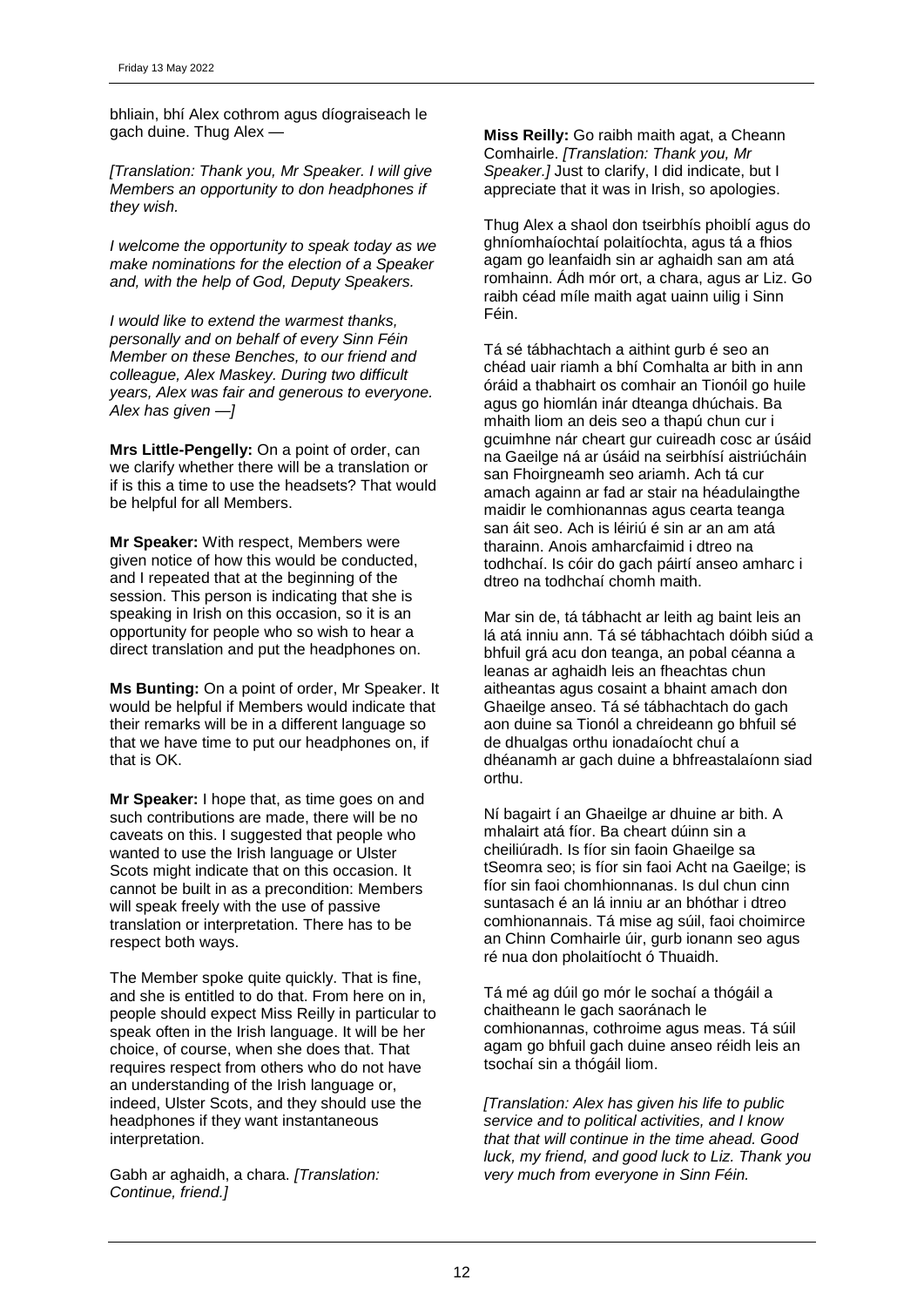*It is important to recognise that this is the first time ever that a Member has been able to make a speech entirely in our native language. I would like to take this opportunity to remind us that it was never right to prevent the use of Irish in this Building or to prevent the use of translation services. We are familiar with the history of intolerance with regard to equality and language rights in this place. But that was the past. Now we look to the future. Every party here should look to the future as well.*

*Therefore, there is a special importance attached to today. It is important for those who love the language, that community that continues with the campaign for recognition and protection of the Irish language here. It is important for everyone here who believes that they have a duty to represent all those whom they serve.*

*The Irish language is not a threat to anyone. Quite the opposite. We should celebrate that. That is true of the Irish language in this Chamber; that is true of an Irish language Act; that is true of equality. Today is a significant step forward on the road towards equality. I hope, under the auspices of the new Speaker, that this is the dawn of a new era in politics in the North.*

*I look forward to building a society that treats every citizen with equality, fairness and respect. I hope that everyone here is ready to build that society with me. Thank you all very much.]*

**Mr Lyons:** We have just come through an election, and my party has won a mandate. It is difficult for some other Members to respect, but that mandate is to not go into an Executive until we deal with the instability of the protocol and the long shadow that it casts.

When it comes to the election of a Speaker, there has been a stark change of position by many of the parties in the Chamber. Of course, we tried to have the election of a Speaker in October 2019, and the leader of the Alliance Party, Naomi Long, and her team did not turn up to the Assembly that day. In fact, Naomi Long said, "We do not need a pointless talking shop." Her words.

Michelle O'Neill, in 2019, opposed the election of a Speaker. She came today and talked about the need to have courage to get on with the job and said that we should not deny democracy, but, of course, for three years Sinn Féin stopped the Assembly and the Executive operating.

Mrs O'Neill said that she would not come to the Assembly until an Executive were established.

Mr Eastwood said:

*"there will not be an Executive formed today? If that is the case, we will be in no position to support a Speaker and allow for the undermining of the Good Friday Agreement".*

### **3.15 pm**

**Mr O'Toole:** Will the Member give way?

**Mr Lyons:** What has changed —

**Mr O'Toole:** Will the Member give way?

**Mr Lyons:** I will give way in a minute. What has changed in that time? Maybe we should look at the words that came next from Mr Colum Eastwood. He said:

*"we will be in no position to support a Speaker and allow for the undermining of the Good Friday Agreement through a unionist-dominated shadow Assembly." — [Official Report (Hansard), 21 October 2019, p5, col 2].*

So, that is what has changed. Mr O'Toole has come here today and talked about "thwarting democracy". He has come here and talked about trust in politics. What does it do to trust in politics when parties were not prepared to elect a Speaker in 2019 but want to elect one today? The SDLP, Sinn Féin and the Alliance Party are completely inconsistent. They are all shaking their heads. They do not like it but it is the truth. *[Interruption.]* They refused —

**Mr Speaker:** Order, Members. Sorry, Mr Lyons. Order. Please proceed, Mr Lyons.

**Mr Lyons:** That is the difficulty for the parties today. They had one position in 2019 and they have changed it. They are all shaking their heads, but it is the truth. *[Interruption.]* You all had the opportunity to come here in October 2019. The SDLP turned up and said that it was not going to do it. *[Interruption.]* Sinn Féin and the Alliance Party did not even turn up.

**Mr Speaker:** Order, Members. We are nearly there. Let us keep order. Let us keep the business respectful.

**Mr Lyons:** This is going to be a very difficult mandate if Members cannot even accept the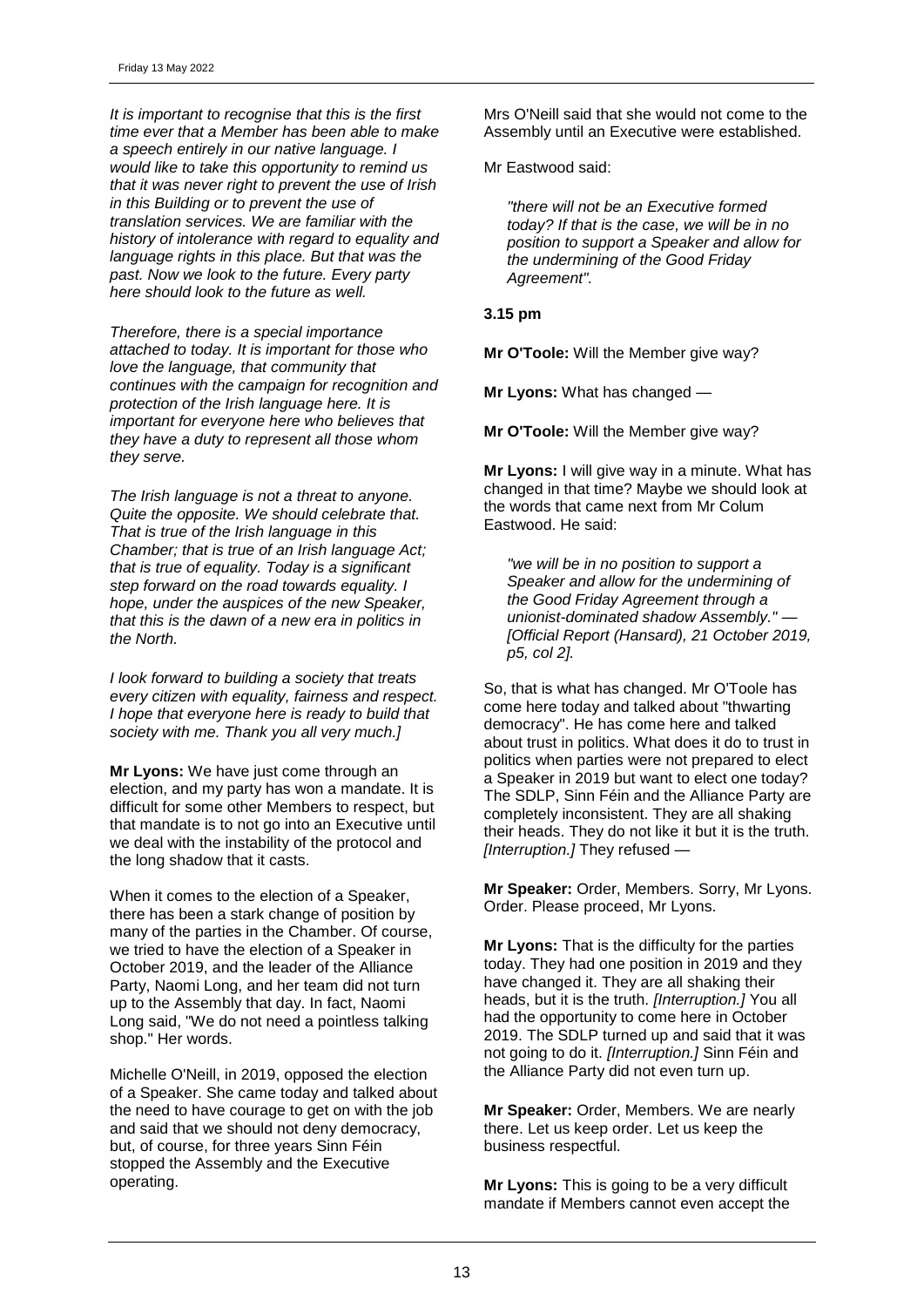truth when what happened is there in black and white in Hansard.

**Mrs Long:** Will the Member give way?

**Mr Lyons:** I will give way to Mrs Long.

**Mrs Long:** Will the Member accept that, if we are going to talk about truth and transparency, it is not just the balance between unionism and nationalism that has changed, but it is a fact that there are Ministers in office at this point who are desirous of scrutiny, who have jobs to do and who need a functioning Chamber in order to do it? Far from being a pointless talking shop, as in October 2019, what we would have in this context is a functioning Assembly with Ministers able to be held to account. Perhaps if we want to talk about truth, we could start off with the whole truth and nothing but.

**Mr Speaker:** The Member has an additional minute.

**Mr Lyons:** The fact remains that the Member had the opportunity to turn up in October 2019 and did not take that opportunity to come here.

Let me make it very clear: I want us to have devolution in Northern Ireland, but I want us to have stable devolution in Northern Ireland. I will make this point: imagine for a second that we had on the Irish border what we currently have in the Irish Sea, with checks, control posts and, in the future, under the official controls regulation (OCR), charges. If there were checks, control posts and charges on the Irish border, that would not be a recipe for political stability in this place, and it is not a recipe for political stability when those things are taking place in the Irish Sea.

We need to see those changes. We need to recognise that Members on this side of the House have significant and serious concerns. I want to see that stable foundation. It is up to the Government to take action, but I hope that all parties in the House will recognise the concerns that exist and press for those changes that we all need to see.

**Mr Muir:** I will start by paying tribute to you in your term of office as Speaker. When you were elected as Speaker back in January 2020, I knew that you were a man of good workmanship as you helped to decorate my grandparents' home and did a very good job, and they were delighted with it. You did not fail to impress in your role as Speaker. You were fair and firm. You ensured that all voices were heard in the Assembly. With private Members'

business in particular, you ensured that a significant volume could be processed towards the end of the last mandate. I am particularly appreciative of that and wish you all the best in the time ahead.

The Alliance Party will support both proposals for Speaker of the Northern Ireland Assembly. Both candidates are strong and extremely capable and will be able to fulfil the role well. Today is decision day. The people of Northern Ireland are watching. We must elect a Speaker. We must be allowed to do our job. If the DUP is to proceed to veto the election of Speaker, that is an appalling abuse of power. Forgive me, but I shall take no lectures from the DUP about equality in Northern Ireland.

# **Some Members:** Hear, hear.

**Mr Muir:** It is not lost on me that, back in 1998 when the Assembly first sat, six MLAs were pigeonholed into the category of "other". Mr Speaker, I am many things, but I ain't just "other". Today, we have 18 "others", but when the vote for a Speaker proceeds, our votes will be cast aside. They will not be equal, and a veto will be invoked to stop the Assembly doing its job, yet again pointing to why we need to reform the institutions. It is likely that there will be a clear majority for the election of a Speaker, but it will be blocked. The DUP seems to be addicted to the politics of deadlock, division and disruption. No single party should be able to hold the Assembly or the people of Northern Ireland to ransom.

**Mr Allister:** Since the Member is articulating those issues, maybe he will tell us what the Alliance Party's current view is on the fundamental building block that it holds to in respect of consent. Is consent not a fundamental building block of these institutions, whether one likes it or not, and, therefore, is it not wholly legitimate and within those processes to say, "Sorry, I don't consent"? There can be no compulsion to consent. Why should a community that has been told that GB is a foreign country consent to implementing such a thing?

**Mr Speaker:** The Member has an additional minute.

**Mr Muir:** I thank the Member for his intervention. I have found it interesting of late to see the Member coming out so strongly and fervently in support of the Good Friday Agreement. How times have changed. The people of Northern Ireland consented and voted overwhelmingly for these institutions to sit and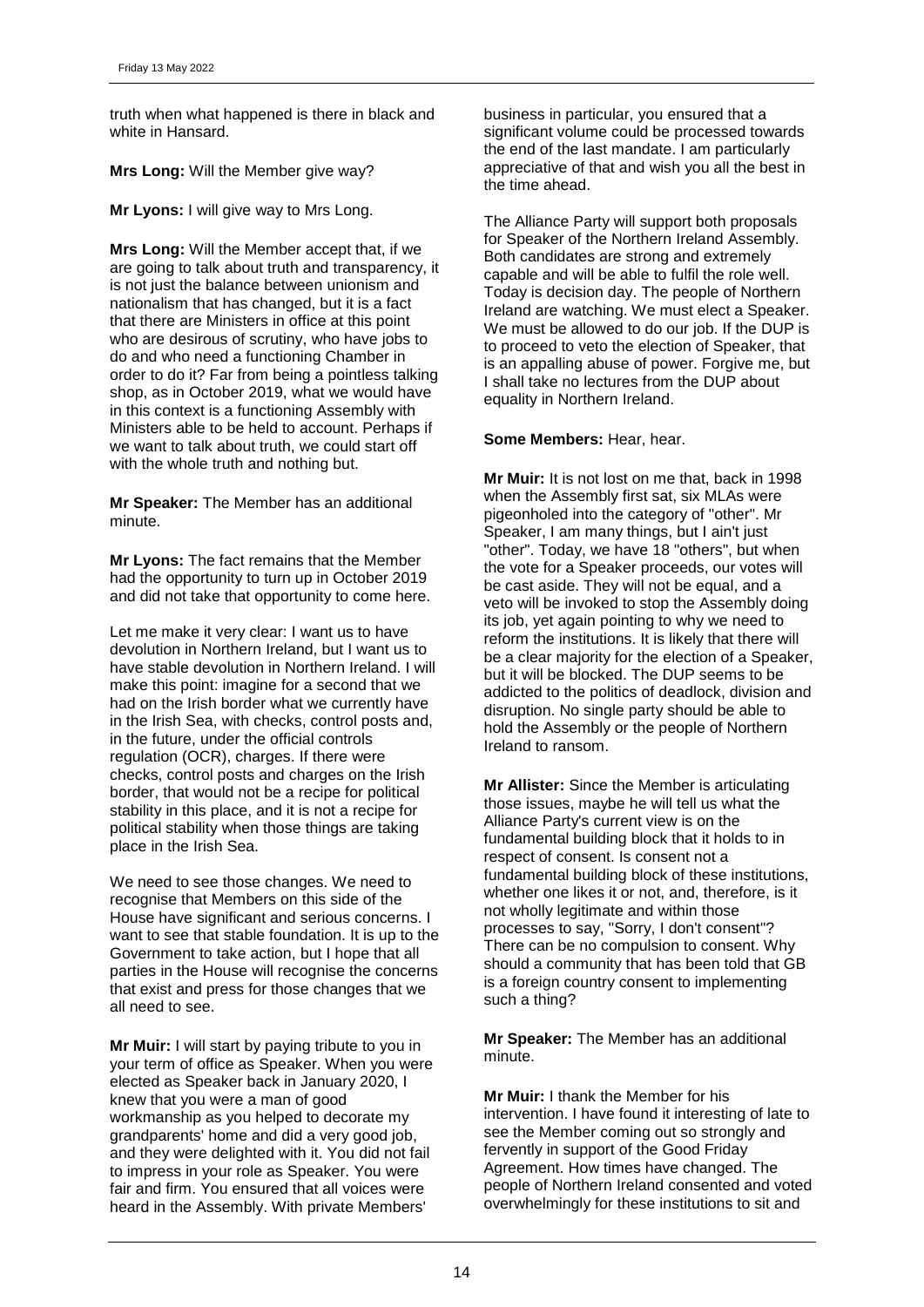for an Executive to be formed. No single party should be able to hold this place to ransom. To use the sick and the vulnerable as leverage is shameful.

**Mr Poots:** It is somewhat cynical of parties that, for years, have been complaining that you cannot have majority rule to now call for majority rule. That, essentially, in the speech that we have just heard, is what Mr Muir was seeking in the House. He was railing against the Good Friday Agreement — the very agreement that they preached to us had to be accepted and that, along with subsequent agreements, has been accepted over the past 24 years. We are now in a circumstance where we require the consent of both communities to move forward on the issue that is in front of us today.

We also need to deal with the elephant in the room: the Northern Ireland protocol. We hear people calling out the cost of living. The reality is that the protocol will affect people's cost of living, not just in 2022 but in 2032 and 2042, if we do not deal with these issues now. It is incumbent upon us all to act. This should not be an orange, green, unionist, nationalist or "other" issue. This is an issue for all of us. When Marks & Spencer went to a House of Lords Committee this week, it said that it takes 20 staff and eight hours to load one lorry. Do you think that those costs will not be passed on to consumers in Northern Ireland? Do you think that when the Trader Support Service, which is spending £500 million a year, ceases to have government support, businesses will absorb that? Will they pass that on to consumers? When the grace periods that cover so much of this are removed and we go back to the normality that is sought by the protocol, we will have barriers placed on every mouthful of food, including food such as that which you consumed over lunchtime today. I pose this question: how does that impact on the European Union single market?

Every Member should be joining as one voice and saying that the Northern Ireland protocol does not work, cannot work and needs to be replaced. We should stand together to deliver that. Rather, we have this nonsense about its rigorous implementation. Some parties called for the rigorous implementation of the Northern Ireland protocol. Let us be clear about what would have happened: 40% of the medicines used in our hospitals — the generic medicines that come from Great Britain — would be denied access to Northern Ireland.

The same people who, a few years back, talked about rigorous implementation, thus denying medicines and medical equipment to our

hospitals and the ability of supermarkets and retailers in Northern Ireland to bring in goods barrier-free, are now saying that they are concerned about healthcare and the cost of living. We need to deal with that issue. We have to deal with that issue. We will deal with that issue, and we will use whatever leverage we have to ensure that all the people of Northern Ireland will get a good deal: not just unionist, nationalist or other but every single person.

### **Some Members:** Hear, hear.

**Mr McCrossan:** Mr Speaker, I take the opportunity to thank you and wish you well for the future. It looks, however, from what we are hearing in the Chamber today, as though you will not be going anywhere.

It is fair to say that the people at home who are watching today, and who have been watching since we returned to the Assembly at the beginning of the week with some hope, will be very disappointed. In fact, they are sick, sore and tired of the regurgitated narrative and same rubbish that is spilled in the House to distract from the real-life problems that are affecting people's lives. Regardless of how anyone may feel about the protocol and the difference of opinion on the protocol, no one in the House was given a mandate to sit at home tomorrow: nobody.

What about the sick in our hospitals? What about cancer patients who cannot be seen? Those are your families and mine. They are the people whom you represent and I represent. What about the families who opened their door to each and every one of us during the election period whom we all promised to help? There are those who cannot heat their home, those who cannot feed their family and those who are struggling even to travel to work to make ends meet. I knocked the door of everyone, regardless of political or religious background, because I believe in the common good and in standing up and representing each and every single citizen in my community. Not one person in West Tyrone mentioned the protocol, which begs the question: does my colleague in the constituency Mr Buchanan have a mandate to sit at home after today? No, he does not.

We really need to get past the age-old argument of them and us.

# **Mrs Dodds:** *[Laughter.]*

**Mr McCrossan:** People are absolutely sick of it. You can laugh, Mrs Dodds, but the reality is that people at home are not laughing. They are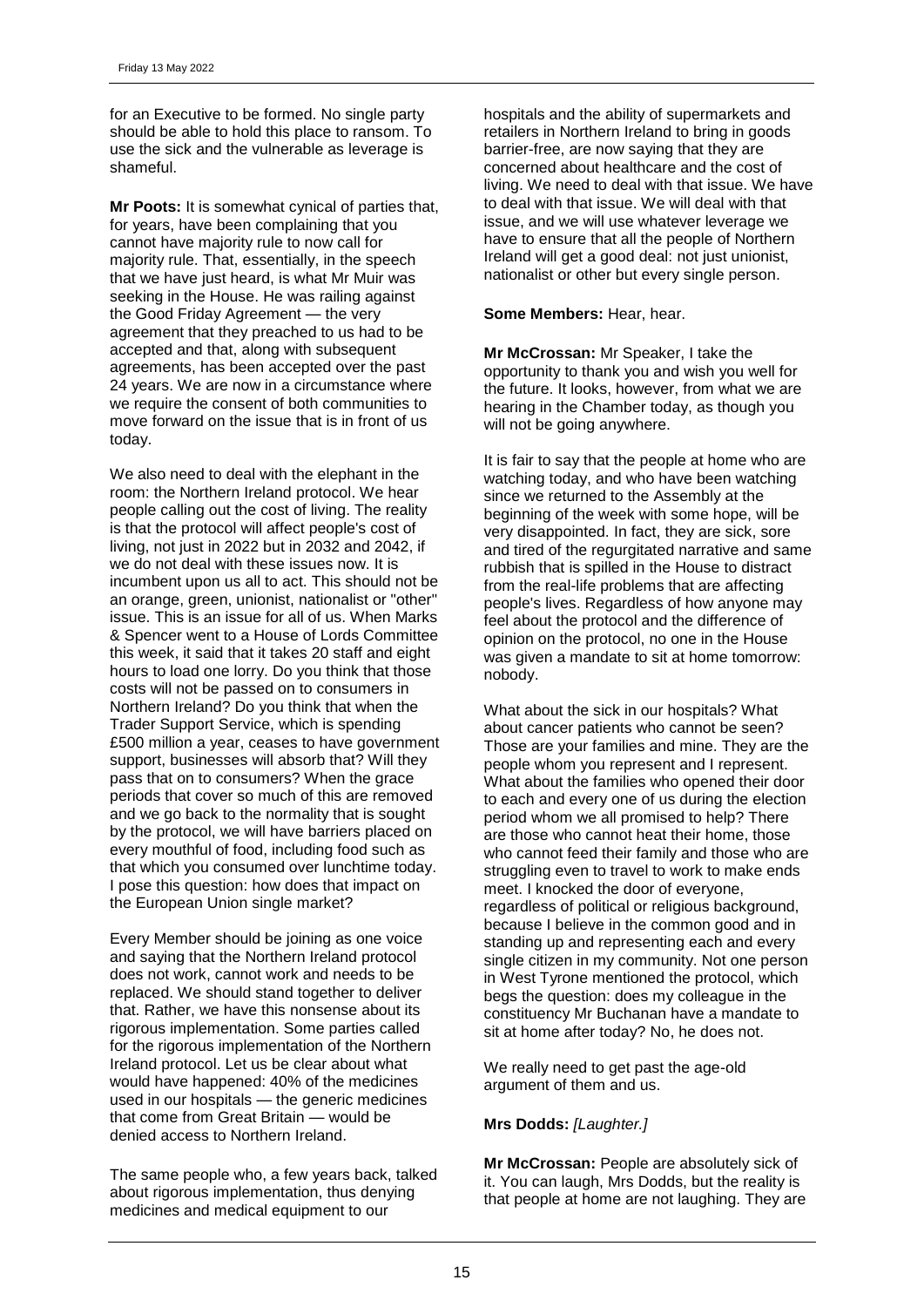crying. They are upset. Many people whom I have engaged with have asked how we get past —

**Mrs Dodds:** Will the Member give way?

**Mr McCrossan:** I will not just yet. Your laugh was insult enough, thank you. I will not be giving way, Mrs Dodds.

How do we move forward from here? The reality is that deadlock, destruction, division, drama and distraction do not solve any of the problems. We in the House have been given a collective mandate to put people first and to make the problems that people are facing our number-one priority.

Mr Poots mentioned barriers to food. What about the barriers to people's livelihoods because they cannot afford to eat? What about the barriers in front of people that mean that they will not get access to necessary, essential and life-saving healthcare? I can tell Members that, when you are sitting holding the hand of a loved one who has not got the treatment or care that they need at that critical moment, you will think long and hard about any distraction and drama over a protocol, because that is real life. You can play a game of chess around the Chamber all that you like, but, as the next move is being contemplated, people are suffering and dying. So much for an era of hope, a new start and a fresh beginning.

I am a young person in the Chamber. I am hopeful about the future of this place, but it is very hard to remain hopeful when people can return in a fresh mandate with such ridiculous excuses for not forming a Government and refuse to put the interests of each and every citizen in this place first.

#### **3.30 pm**

**Mr Speaker:** Before I call the next Member to speak, I want to make the point that we are in danger of raising the temperature but making no further progress. I appeal to parties not to feel it necessary to respond to one another. That will not bring us anywhere or give us any further results or progress. I offer that as a suggestion. We are not helping ourselves. The public will be listening to an argument that is not about electing a Speaker but about our wider political problems. We are not here to debate those because we will not resolve them this afternoon. I ask parties to desist from wanting to come in, one after another, to respond to issues or points made by the previous Member. That will just go around the houses for the rest

of the afternoon with no further progress and bring this place further into disrepute.

**Mr Middleton:** It should come as no surprise to anybody in the Chamber or, indeed, to anybody in Northern Ireland, that the DUP is serious about dealing with the Northern Ireland protocol. Over the past two years, time and time again — in the Chamber and in meetings with the UK Government, the Irish Government and the European Union — we have reiterated the concerns about the Northern Ireland protocol of not just unionists but all our people. We were met with — unsurprisingly, we are being met with it today — laughing, sniggering and the dismissal of unionist concerns as if they were somewhat lesser than anyone else's.

We are here today to say that we want to be in a position to elect a Speaker. I want to be in a position where I can deal with the other priorities in our five-point plan. Unfortunately, we are not in a position to do that. I want people to understand that, until the concerns of unionists, of businesses that are suffering at the hands of the protocol and of people who face a rising cost of living and rising prices in supermarkets have been addressed, we will not be back in the Executive. They need to understand that loudly and clearly. Despite all the concerns and views that we reiterated over the past couple of years, we were ignored, dismissed and downtrodden. Unfortunately, whilst we were raising those concerns, Alliance, the SDLP and Sinn Féin were breaking lockdown rules by running down to Dublin to call for the rigorous implementation of the protocol.

**Mrs Long:** On a point of order, Mr Speaker. An allegation has just been made that lockdown rules were breached by a trip that we took to Dublin to meet the Irish Government. Lockdown rules were not breached or I would not have travelled. I ask the Member to reflect and withdraw those remarks.

**Mr Speaker:** OK. Can we have no further conversation on that matter?

**Mr Middleton:** There was guidance on lockdown, and people will judge that for themselves. It was clear where the priorities —

**Mr Speaker:** Will the Member desist from going further down the line of the intervention? Please make your contribution relevant to the motion.

**Mr Middleton:** As I was saying, it was clear where the priorities of those Members lay on whether they were fighting for the people of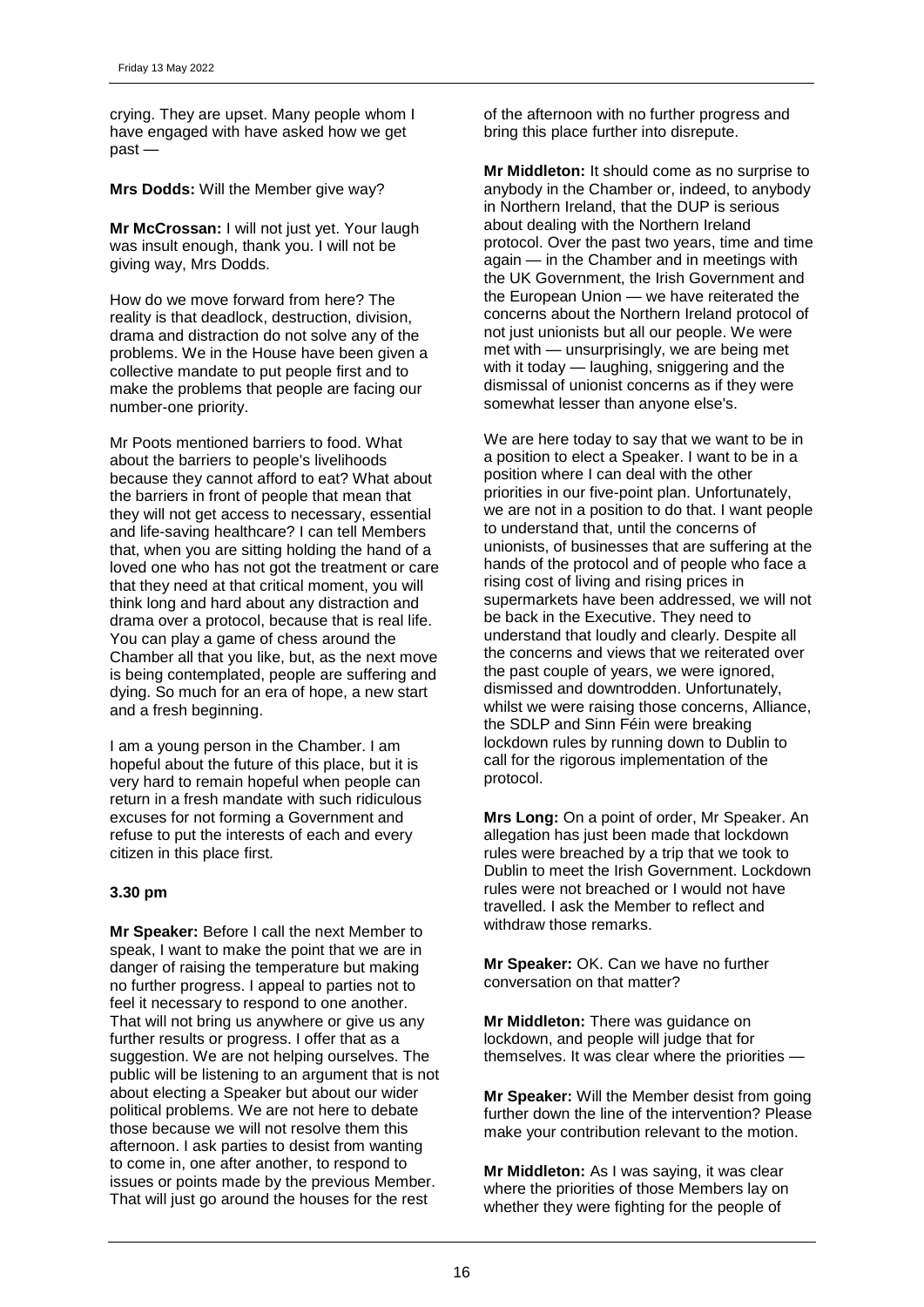Northern Ireland or on behalf of the European Union. That is the point that I was trying to make. Whilst they were doing that in Dublin, they were undermining not just their colleagues in the Chamber with whom they are supposed to be power-sharing but a large section of our community.

The DUP has been focused on trying to resolve the issues around the protocol. We have not seen progress. We have met the Prime Minister, the Secretary of State and the Foreign Minister. We have heard a lot of words, but, unfortunately, whilst some of it may be encouraging at this time, it is just words. We need to see that come into action. We made it clear to the electorate that we want to see the Northern Ireland protocol removed. We want to see the Irish Sea border removed. We will ensure that that is the case before we return to the Assembly.

As I reiterated, I want to get on with dealing with all the other issues with Ministers in place. I welcome the fact that people want to resolve waiting lists. We have had two years, and, of course, a couple of weeks before the election, everybody wants to resolve everything. Now is the time for you to get your shoulder behind the wheel. Join the rest of us who want Northern Ireland to work. Join the rest of us who want power-sharing to work. It will not work whilst the views and concerns of one section of our community are dismissed, laughed at and called "Rubbish", as they were by a Member across the Chamber.

**Mr Speaker:** We have two further Members on the speaking list. I appeal to Members for that to conclude the debate. At least allow the general public out of their misery.

**Mr McNulty:** Go raibh maith agat, a Cheann Comhairle. *[Translation: Thank you, Mr Speaker.]* Comhghairdeas *[Translation: Congratulations]* on your service and ádh mór ort *[Translation: good luck]* in the next phase.

My father, despairing over the deadlock in this place, reminded me of an old Irish tradition: meitheal. *[Translation: working gang.]* The meitheal was the high point of the year. In days gone by, families in my townland and in townlands across Ireland cut corn, made hay and picked spuds in their neighbours' fields as often as they did in their own fields. Through that spirit of meitheal, people survived and thrived. Women and men worked in parallel to win the harvest. There was a great sense of camaraderie and support with problems to be solved, and the craic was mighty.

The meitheal was the high point of the year. Let that be now. Let us recapture the meitheal in our shared home place. Let us build a society where our children live and learn together, where neighbours carry each other in tough times and where all communities pull together for the common good. Let us build a society where meitheal sweetens our victories and takes the sting out of tragedies and challenges. Let us build a new Ireland for all.

**Ms Sugden:** Like others, Mr Speaker, I join in wishing you well in your retirement, whenever that may happen. You have been a fair Speaker, particularly in relation to smaller parties and independents, and, as someone who sits in this back corner, I appreciate the voice that you have given us. I certainly hope that your successor will also be mindful of those smaller voices, which, on their own, can sometimes be quite loud.

Good afternoon, Members, and congratulations to each of you on getting elected last week. It is my pleasure to sit amongst you in the Chamber, and it is regrettable that it may be one of the last opportunities for a while to do that. I congratulate in particular the women MLAs who were elected. For me, the election campaign felt particularly brutal towards women. The fact that you saw it through and managed to get our numbers back to where they need to be — we are not there yet, but we are making steps towards that - is remarkable, so I congratulate you all. That was despite the abuse that some of you faced, which was unacceptable, and we should very much stand against that.

I am now the longest-serving independent in Northern Ireland Assembly history, and that is a great honour for me. You may not recall it, because it is nearly eight years ago, but, in my maiden speech, I reminded Members to take responsibility for the power that they held. I will revise that to say this: take responsibility for the power that you have been gifted. There is a difference between the Northern Ireland Assembly and the Northern Ireland Executive. The Northern Ireland Assembly is directly elected by the people of Northern Ireland. It is the people who have given you power, and the people want you to do a job. They want us to lead. They want us to take forward issues that matter to them and their families.

The protocol is such an issue. It deeply saddens me that the protocol has become an orange and green issue, because the protocol affects everyone in Northern Ireland. The issues relating to the protocol are not insurmountable, but they require a crosscommunity approach or an approach from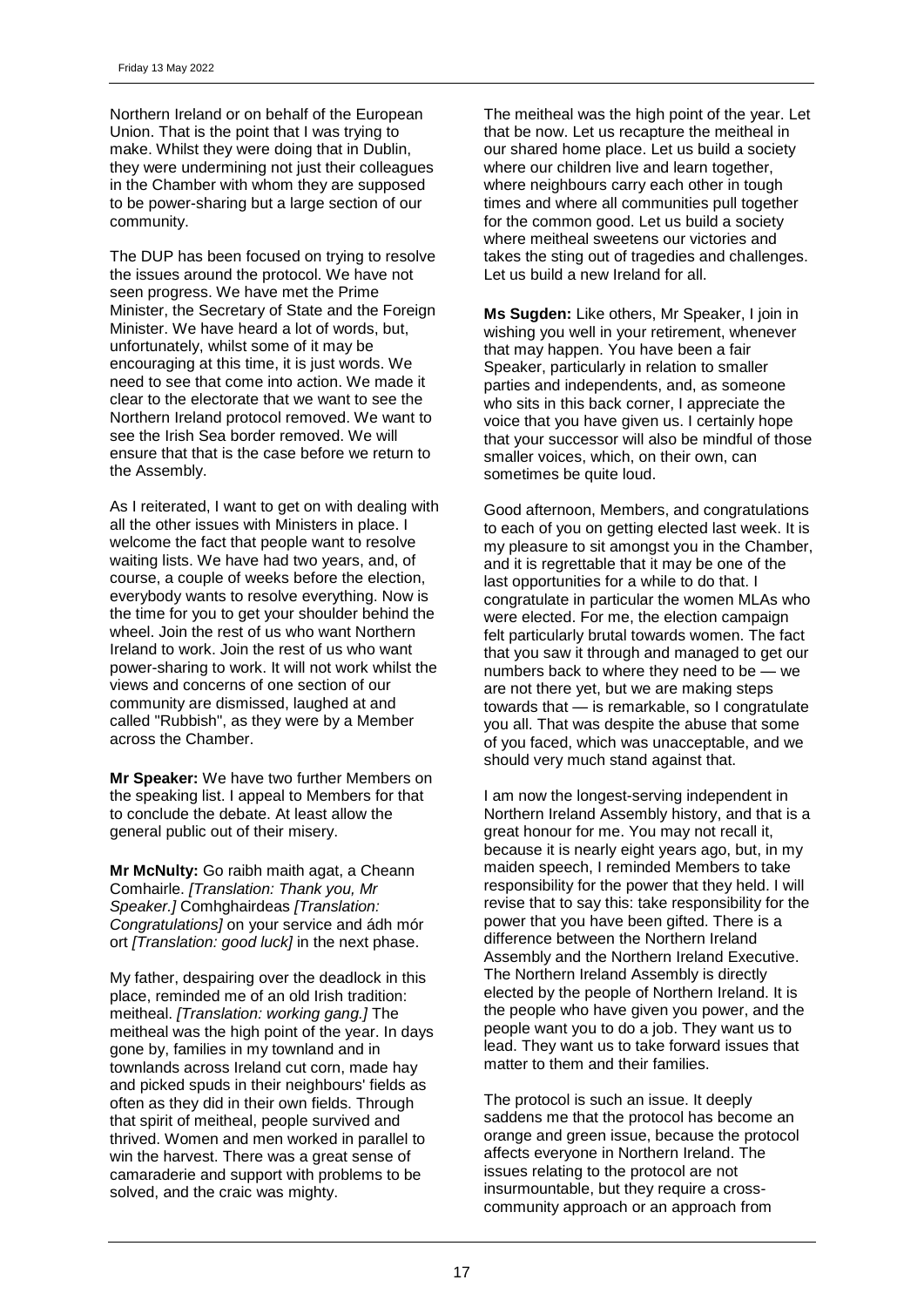every Member to try to fix those issues. We will not do that by not sitting here. We are not a voice by not sitting here.

It is important that we send a clear message that we, as Members of the Northern Ireland Assembly, need to fix the issues that matter to people in Northern Ireland. It is disappointing that we are unlikely to elect a Speaker today. To me, the Northern Ireland Assembly is more important than the Northern Ireland Executive. It provides accountability. It provides a voice. It is representation for every member of Northern Ireland. I do not stand here to bring my views and baggage to the table. I stand here representing the constituents of East Londonderry, and each of you sits in your seat representing your constituency.

It is those people whom we will have to tell that we are not going to work next week. I really hope that we find a way through this situation, because Northern Ireland deserves better. I know that that is a phrase that is often used and almost misused, but Northern Ireland deserves better. That means fixing the protocol, but we need to do that together.

**Mr Speaker:** No further Members wish to speak.

*Question put, That Mr Mike Nesbitt be Speaker of this Assembly.*

*The Assembly divided:*

*Ayes 28; Noes 26.*

# **AYES**

### **UNIONIST:**

*Dr Aiken, Mr Allen, Mr Beattie, Mr Butler, Mr Chambers, Mr Elliott, Mr Nesbitt, Mr Stewart, Ms Sugden, Mr Swann.*

#### **OTHER:**

*Ms Armstrong, Mr Blair, Ms Bradshaw, Mr Brown, Mr Carroll, Mr Dickson, Mr Donnelly, Ms Eastwood, Ms Egan, Mr Honeyford, Mrs Long, Ms McAllister, Mr McReynolds, Mr Mathison, Mr Muir, Ms Nicholl, Dr O'Lynn, Mr Tennyson.*

*Tellers for the Ayes: Mr Butler and Mr Stewart.*

# **NOES**

### **UNIONIST:**

*Mr Allister, Mr Bradley, Mr Brett, Mr Brooks, Mr K Buchanan, Mr T Buchanan, Ms Bunting, Mrs Cameron, Mr Clarke, Mrs Dodds, Mr Dunne, Mr Easton, Mrs Erskine, Ms Forsythe, Mr Frew, Mr Givan, Mr Harvey, Mr Hilditch, Mr Irwin, Mr Kingston, Mrs Little Pengelly, Mr Lyons, Miss McIlveen, Mr Middleton, Mr Poots, Mr Robinson.*

*Tellers for the Noes: Mr K Buchanan and Mrs Little Pengelly.*

| Total Votes         | 54 | Total Ayes                      | 28 | [51.9%]  |
|---------------------|----|---------------------------------|----|----------|
| Nationalist Votes 0 |    | Nationalist Ayes 0              |    | 10.0%1   |
|                     |    | Unionist Votes 36 Unionist Ayes | 10 | [27.8%]  |
| Other Votes         | 18 | Other Ayes                      | 18 | [100.0%] |

*The following Members voted in both Lobbies and are therefore not counted in the result: Ms Hunter, Mr McCrossan, Mr McGlone, Mr McGrath, Ms McLaughlin, Mr McNulty, Mr O'Toole.*

*Question accordingly negatived (crosscommunity vote).*

**Mr Speaker:** The Question on the first candidate was negatived. I will now move to the second candidate.

*Question put, That Mr Patsy McGlone be Speaker of this Assembly.*

**Mr Speaker:** I have been advised by the party Whips that, in accordance with Standing Order 27(1A)(b), there is agreement that we can dispense with the three minutes and move straight to the Division.

*The Assembly divided:*

*Ayes 62; Noes 25.*

#### **AYES**

#### **NATIONALIST:**

*Dr Archibald, Mr Baker, Mr Boylan, Ms Brogan, Mr Delargy, Ms Dillon, Ms Dolan, Ms Ennis, Ms Ferguson, Ms Flynn, Mr Gildernew, Ms Hargey, Ms Hunter, Mr Kearney, Mr Kelly, Ms Kimmins, Mr McAleer, Mr McCrossan, Mr McGlone, Mr McGrath, Mr McGuigan, Mr McHugh, Ms McLaughlin, Mr McNulty, Mrs Mason, Ms Á Murphy, Mr C Murphy, Ms Ní Chuilín, Mr O'Dowd, Mrs O'Neill, Mr O'Toole, Miss Reilly, Mr Sheehan, Ms Sheerin.*

### **UNIONIST:**